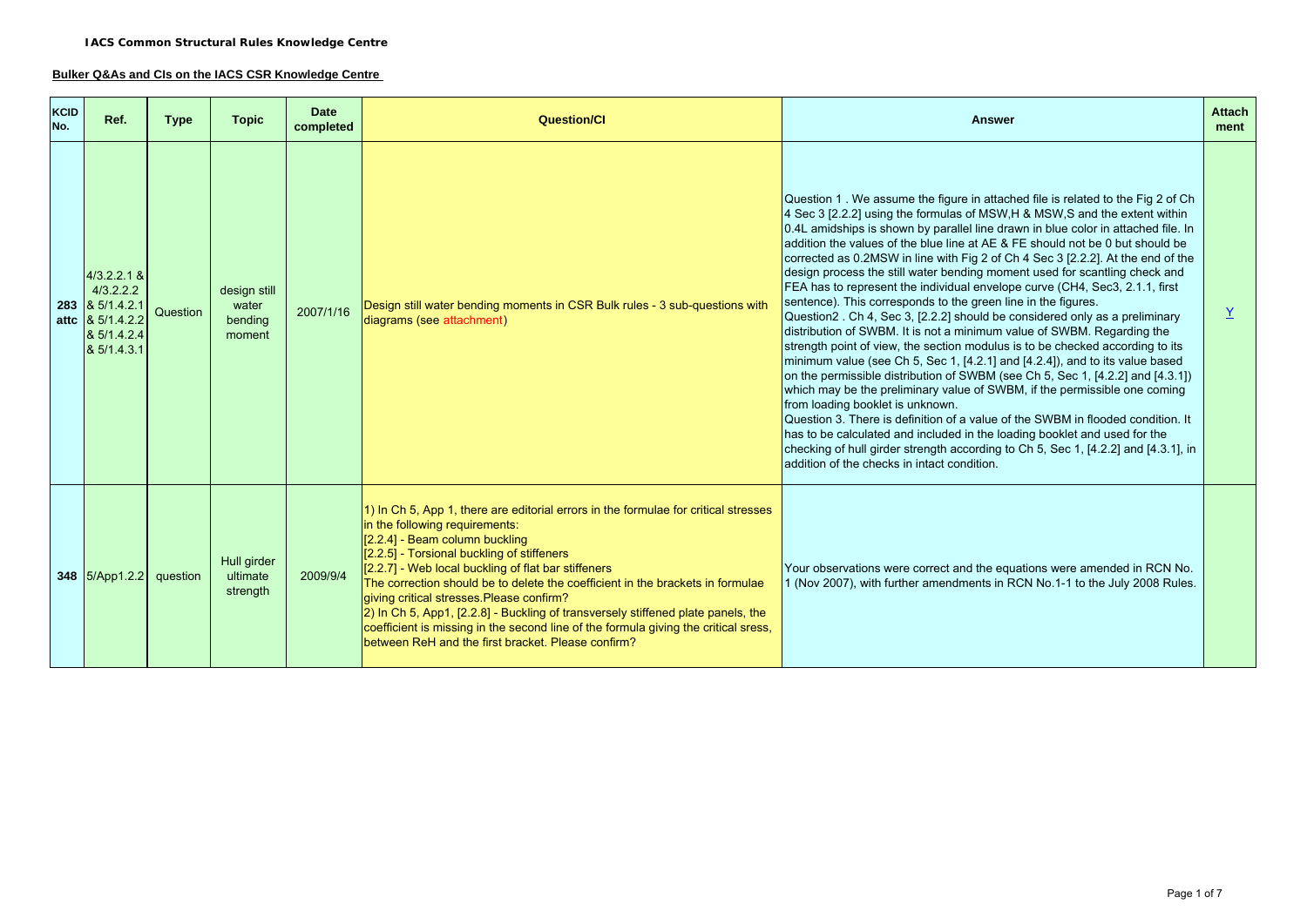| <b>KCID</b><br>No. | Ref.      | <b>Type</b> | <b>Topic</b>       | <b>Date</b><br>completed | <b>Question/CI</b>                                                     | <b>Answer</b>                                                                                                                                                                                                                                                                                                                                                                                                                                                                                                                                                                                                                                                                                                                                                                                                                                                                                                                                                                                                                                                                                                                                                                                                                                                                                           | <b>Attach</b><br>ment |
|--------------------|-----------|-------------|--------------------|--------------------------|------------------------------------------------------------------------|---------------------------------------------------------------------------------------------------------------------------------------------------------------------------------------------------------------------------------------------------------------------------------------------------------------------------------------------------------------------------------------------------------------------------------------------------------------------------------------------------------------------------------------------------------------------------------------------------------------------------------------------------------------------------------------------------------------------------------------------------------------------------------------------------------------------------------------------------------------------------------------------------------------------------------------------------------------------------------------------------------------------------------------------------------------------------------------------------------------------------------------------------------------------------------------------------------------------------------------------------------------------------------------------------------|-----------------------|
| 353<br>attc        | 5/1.2.2.2 | Question    | <b>Hull Girder</b> | 2007/4/2                 | Multiple Questions on Hull Girder Shear Force Correction. See attached | Q1:<br>(a) For the structures at forward and aft of transverse bulkhead the scantlings<br>should be determined based on (symbol: delta) QCF and (symbol: delta) QCA<br>respectively.<br>(b) Permissible limits should be also based on (symbol: delta) QCF and<br>(symbol: delta)QCA respectively for structures at forward and aft of transverse<br>bulkhead.<br>Q2: (symbol: delta)QC should be calculated for each non-homogeneous<br>loading condition. Therefore the permissible shear force is different for each<br>non-homogeneous loading condition.<br>Q3: Shear force correction should be done at the bulkhead where adjacent<br>holds are in non-homogeneous loading condition. Therefore shear force<br>correction should not be done at other transverse bulkheads than those of<br><b>No.4 ballast hold.</b><br>$Q4$ :<br>(a) Total mass of cargo M may include deadweight such as water ballast and<br>fuel oil tank in double bottom, bounded by side girders in way of hopper tank<br>plating or longitudinal bulkhead, if this space is loaded for the non-<br>homogeneous loading condition considered.<br>(b) In [2.2.3] flooded water in the hold may be included into M.<br>$(c)$ Deadweight in double bottom which is as defined in (a) may be included<br>into M.<br>Q5: Yes. |                       |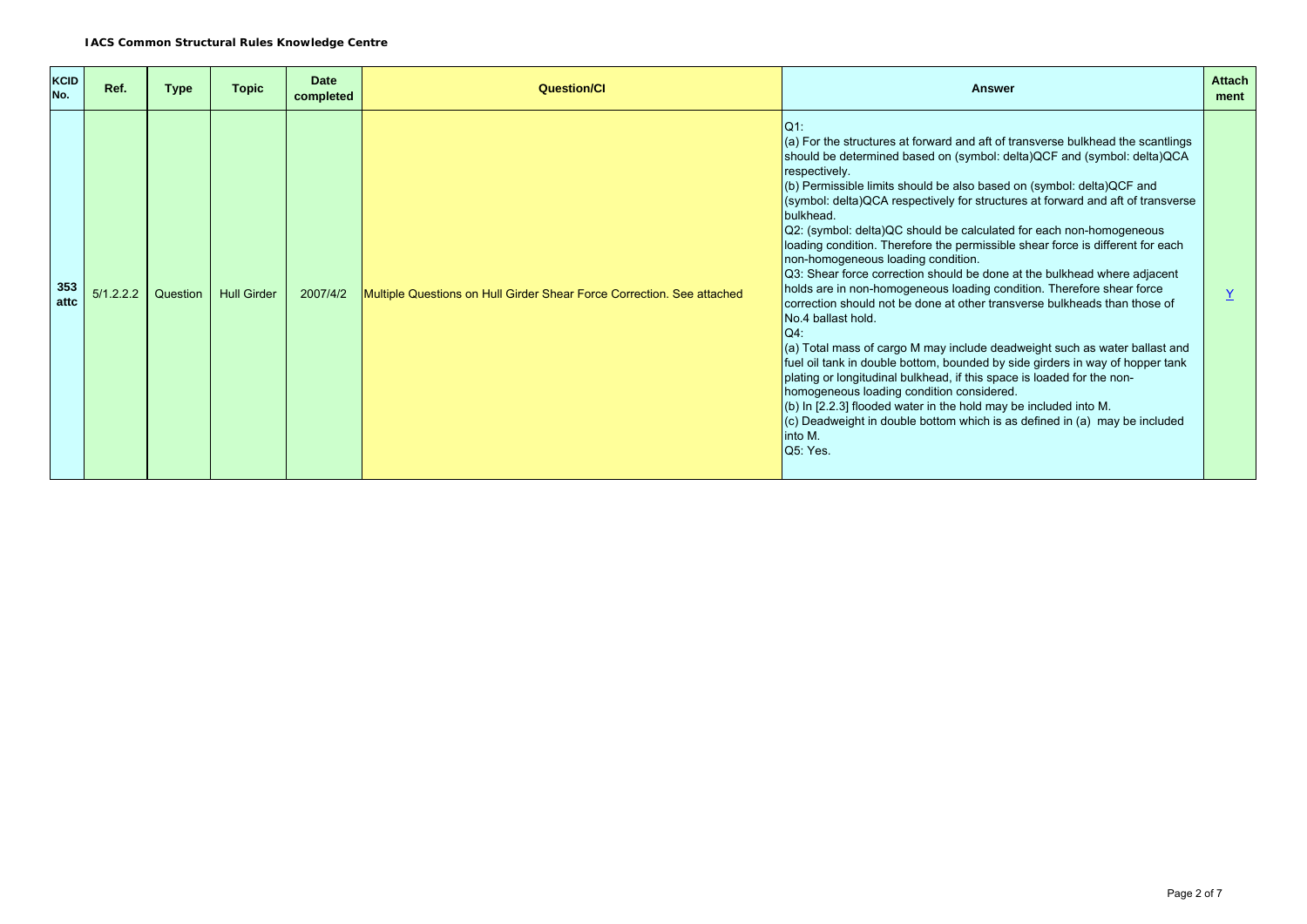| KCID<br>No. | Ref.                                 | <b>Type</b> | <b>Topic</b>                      | <b>Date</b><br>completed | <b>Question/Cl</b>                                                                                                                                                                                                                                                                                                                                                                                                                                                                                                                                                                                                                                                                                                                                                                                                                                                                                                                                                                                                                                                                                                                                                                                                                                                                                                                                                                                    | <b>Answer</b>                                                                                                                                                                                                                                                                                                                                                                                                                                                                                                                             | <b>Attach</b><br>ment |
|-------------|--------------------------------------|-------------|-----------------------------------|--------------------------|-------------------------------------------------------------------------------------------------------------------------------------------------------------------------------------------------------------------------------------------------------------------------------------------------------------------------------------------------------------------------------------------------------------------------------------------------------------------------------------------------------------------------------------------------------------------------------------------------------------------------------------------------------------------------------------------------------------------------------------------------------------------------------------------------------------------------------------------------------------------------------------------------------------------------------------------------------------------------------------------------------------------------------------------------------------------------------------------------------------------------------------------------------------------------------------------------------------------------------------------------------------------------------------------------------------------------------------------------------------------------------------------------------|-------------------------------------------------------------------------------------------------------------------------------------------------------------------------------------------------------------------------------------------------------------------------------------------------------------------------------------------------------------------------------------------------------------------------------------------------------------------------------------------------------------------------------------------|-----------------------|
| 365         | Ch <sub>5</sub> Sec                  | Question    | Strength of<br><b>Hull Girder</b> | 2007/5/11                | Longitudinal strength of hull girder in flooded condition is given in Ch 5 Sec 1<br>for BC-A and BC-B only. We assume that this is not required for BC-C and<br>ships below 150 m in length. Please confirm.                                                                                                                                                                                                                                                                                                                                                                                                                                                                                                                                                                                                                                                                                                                                                                                                                                                                                                                                                                                                                                                                                                                                                                                          | Yes, your assumption is right.<br>The current CSR requires to BC-A, BC-B and BC-C ships to check the hull<br>girder ultimate strength under not only intact condition but also flooded<br>condition but the yielding check of hull gider under flooded condition is<br>required for BC-A and BC-B ships, and not required to BC-C ships.<br>In order to resolve this discrepancy, it is decided that the yield check of the<br>hull girder is to be performed for BC-A, BC-B and BC-C ships.<br>This will be considered as a rule change. |                       |
| 366         | Ch <sub>5</sub> Sec<br>$\mathcal{P}$ | Question    | Hull girder                       | 2007/3/20                | Longitudinal strength in flooding condition is given in Sec 1 and is limited to<br>BC-A and BC-B ships only. We assume that the same limitation applies to<br>Sec 2 for ultimate strength of hull girder in flooding condition. Please confirm.<br>If so, please add the limitation in Sec 2 as well.                                                                                                                                                                                                                                                                                                                                                                                                                                                                                                                                                                                                                                                                                                                                                                                                                                                                                                                                                                                                                                                                                                 | As mentioned in the requirement Ch 5 Sec 2 [1.1.1], the requirement on<br>ultimate strength check of hull girder apply to ships equal to or greater than<br>150m in length (L), i.e., BC-A, BC-B and BC-C ships.                                                                                                                                                                                                                                                                                                                          |                       |
| attc        | 428 5/App1.2.2<br>$\cdot$ 8          | Question    | Formula                           | 2007/4/19                | In Ch 5, App 1, [2.2.8], it could be some interpretation on "I" in the formula<br>giving "sigmaCR5", and of "s" in the formula giving "betaE". In order to apply<br>such formulae in the right way, it could be useful to specific the exact definition<br>of the parameters "I" and "s".                                                                                                                                                                                                                                                                                                                                                                                                                                                                                                                                                                                                                                                                                                                                                                                                                                                                                                                                                                                                                                                                                                             | For a more clear application of the formulae of the requirement Ch 5,<br>Appendix 1, [2.2.8], please refer to the file attachement "Draft Answer Ch 5,<br>App 1, [2.2.8] doc".<br>Also Included in Corrigenda 5                                                                                                                                                                                                                                                                                                                           | $\underline{Y}$       |
| 453<br>attc | Ch.5<br>Sec.1                        | Question    | Shearforce<br>correction          | 2007/6/12                | According to a draft reply to KC #353, hull girder shear force correction is only<br>considered at bulkheads where adjacent holds are in non-homogeneous<br>loading. In our opinion, this is valid when permissible limits Qp is established<br>according to [5.1.3] considering shear force correction Delta-Qc. Q1: In our<br>opinion, such shear force correction should only be considered to the<br>permissible limit giving the same sign to actual shear force at that bulkhead<br>position and the permissible limit of opposite sign need not be corrected.<br>Please confirm. Q2: For the determination of the required scantlings according<br>to [2.2.2], however, shear force correction Delta-Qc should in principle be<br>considered at every bulkhead for non-homogeneous loading conditions. As<br>explained last time, hull girder shear force will increase after shear force<br>correction, in case of heavy ballast conditions, at the aft bulkhead of the hold<br>aft of the heavy ballast hold thereby requiring larger scantlings. See Point-A in<br>the attached figure. Same issue at the forward bulkhead of the hold forward of<br>the heavy ballast hold.<br>In our opinion, this reflects physics behind shear force correction. In case of a<br>large Capesize bulk carrier, this effect is not negligible giving impact on the<br>required scantligs. Please confirm. | A1: The understanding is correct.<br>A2:Shear force correction is to be considered only at the bulkhead where<br>adjacent holds are in non-homogeneous loading condition. Therefore shear<br>force correction should not be done at other transverse bulkheads than those<br>of No.4 ballast hold. In that case, shear force correction in point A is not<br>relevant.                                                                                                                                                                    | $\underline{Y}$       |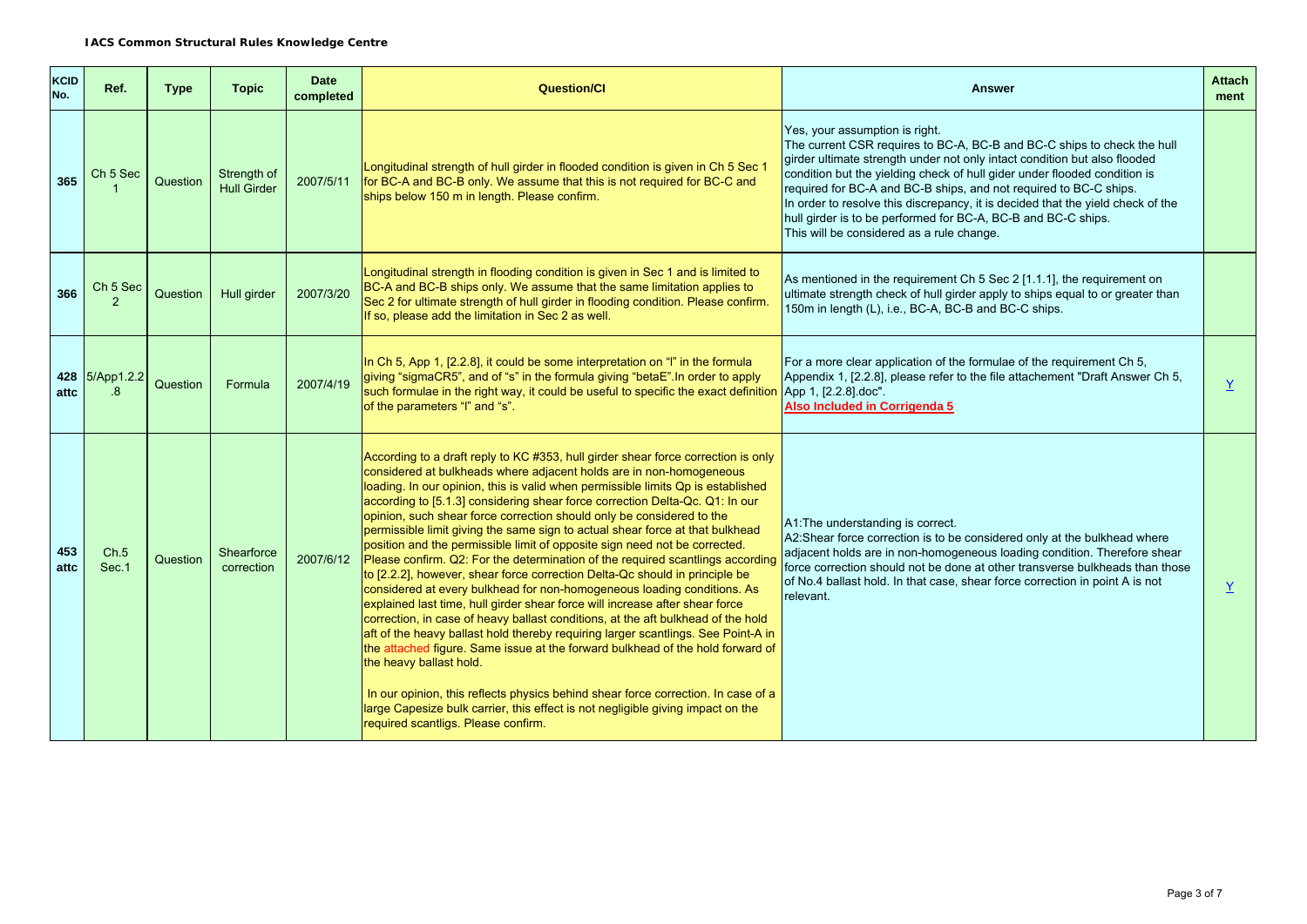| <b>KCID</b><br>No. | Ref.                                                                                | <b>Type</b> | <b>Topic</b>                                                                | <b>Date</b><br>completed | <b>Question/Cl</b>                                                                                                                                                                                                                                                                                                                                                                                                                                                                                                                                                                                                                                                                                                                                                                                                                                                                              | <b>Answer</b>                                                                                                                     | <b>Attach</b><br>ment |
|--------------------|-------------------------------------------------------------------------------------|-------------|-----------------------------------------------------------------------------|--------------------------|-------------------------------------------------------------------------------------------------------------------------------------------------------------------------------------------------------------------------------------------------------------------------------------------------------------------------------------------------------------------------------------------------------------------------------------------------------------------------------------------------------------------------------------------------------------------------------------------------------------------------------------------------------------------------------------------------------------------------------------------------------------------------------------------------------------------------------------------------------------------------------------------------|-----------------------------------------------------------------------------------------------------------------------------------|-----------------------|
| attc               | 5/1.5.1.2<br>459 5/1.5.1.3<br>5/1.5.3.2,<br>& 5/1.5.3.3                             | CI          | Shear<br>Stresses &<br>Shear<br>Forces                                      | 2007/7/2                 | In CSR for bulk carriers, they are two different ways of assessing shear<br>stresses and shear forces:<br>1 - using direct calculation, as stated in 2.2.1, and in such a case the<br>Please see the attachment for question containing several figures.<br>permissible still water shear force is obtained through 5.1.2, OR<br>Note that reference is made to KC #353 and to the supplementary questions<br>2 - using simplified calculation with correction of shear force as stated in 2.2.2,<br>KC#453 submitted on 20 April 2007.<br>and in such a case permissible still water shear force is obtained throgh 5.1.3.<br>Both approaches are not to be mixed, and generally the direct calculation<br>approach is used.                                                                                                                                                                   |                                                                                                                                   | $\underline{Y}$       |
| 460                | 6/3, 5/2                                                                            | CI          | Ordinary<br>Stiffeners &<br>Stiffened<br>Panels                             | 2007/7/13                | Ch. 6 Sec. 3 Bucking & ultimate strength of ordinary stiffeners and stiffened<br>panels.<br>According to [1.1.2] buckling assessment of longitudinal material is not<br>required for flooding conditions.<br>According to URS 17 buckling check is required for flooding condition.<br>Quote: S17.5 - Strength criteria<br>The damaged structure is assumed to remain fully effective in resisting the<br>applied loading.<br>Permissible stress and axial stress buckling strength are to be in accordance<br>with UR S11. Ungoute.<br>The Ch. 5 Sec. 2 HULS is calculating axial stress buckling of hull girder due to<br>flooding bending moment.<br>Q1. We assume that CSR fulfils URS17.5 by HULS check of Ch. 5 Sec.2.<br>Please confirm<br>Q2. We assume that buckling according to Ch. 6 Sec. 3 need not be<br>calculated in flooding condition as outlined in [1.1.2]. Please confirm. | 1) Yes. Your assumption is correct.<br>2) Yes. Your assumption is correct.                                                        |                       |
| 499<br>attc        | Tanker -<br>App<br>A/2.2.2.3<br>$82.2.2.4$ ;<br>& Bulker- -<br>Ch.5, App<br>1.2.2.2 | CI          | <b>Hard corners</b><br>in the Hull<br>Girder<br><b>Ultimate</b><br>Strength | 2007/10/9                | The CSR for Oil Tankers and for Bulk Carriers need to have the same<br>definition of hard corners in the Hull Girder Ultimate Strength.<br>The attachment is a proposal for a common interpretation in this respect.<br>The differences between the Rules in force are:<br>CSR for Oil Tanker: The area on which the value of the buckling stress of<br>transversely stiffened panels applies is to be taken as the breadth between<br>the hard corners, i.e. excluding the end of the hard corner if any. Refer to KC<br>CSR for Bulk Carriers: The definition is too vague and needs improvement<br>through this CI.                                                                                                                                                                                                                                                                          | The hard corners in the hull girder ultimate strength is defined as shown in the<br>figure of the attached file "Fig. KC499.pdf". | $\underline{Y}$       |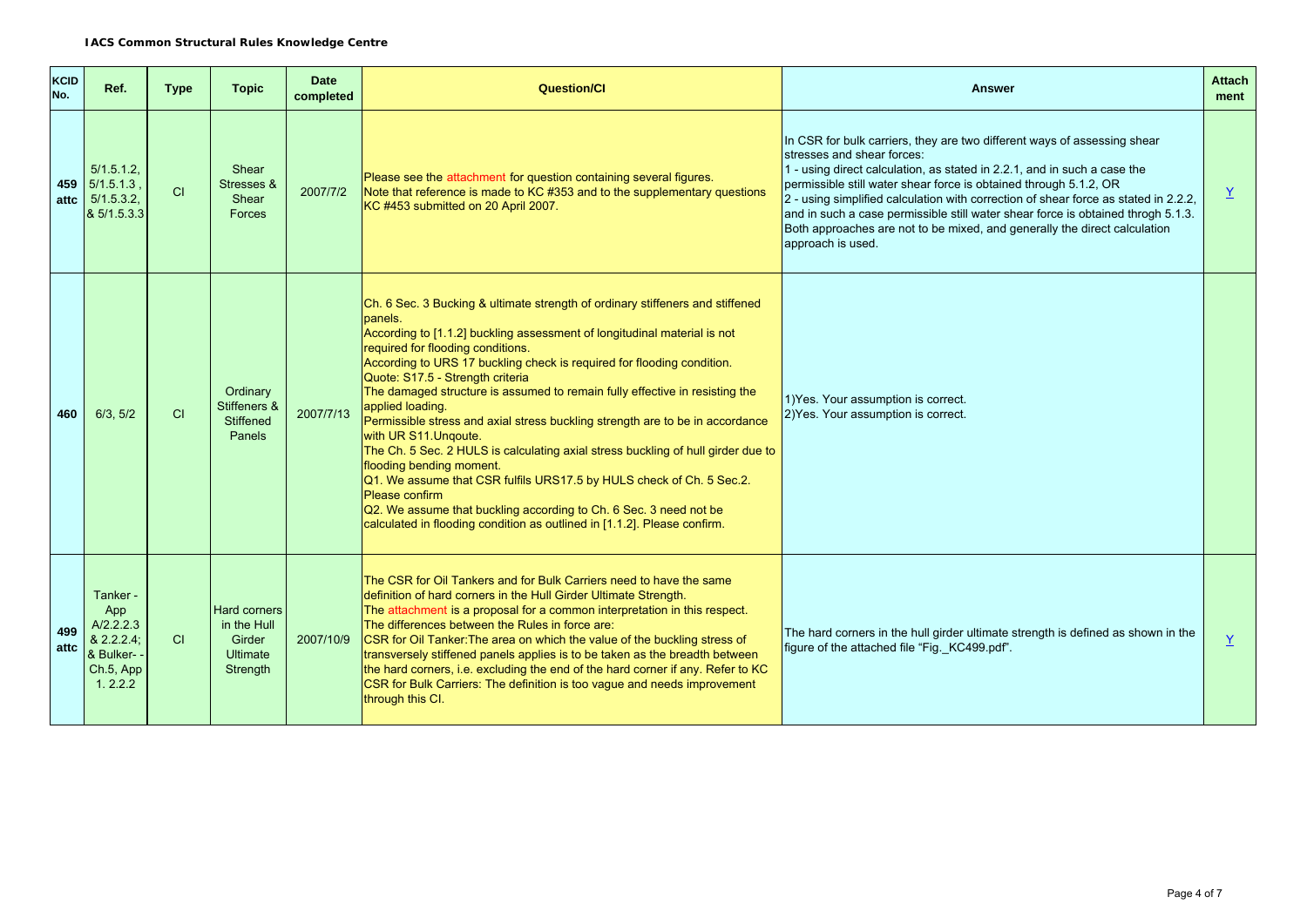| <b>KCID</b><br>No. | Ref.                                         | <b>Type</b> | <b>Topic</b>                                               | <b>Date</b><br>completed | <b>Question/Cl</b>                                                                                                                                                                                                                                                                                                                                                                                                                                                                                                        | <b>Answer</b>                                                                                                                                                                                                                                                                                                                                                                                                                                                                                                                                                                                                                                                                                                                                                                           | <b>Attach</b><br>ment |
|--------------------|----------------------------------------------|-------------|------------------------------------------------------------|--------------------------|---------------------------------------------------------------------------------------------------------------------------------------------------------------------------------------------------------------------------------------------------------------------------------------------------------------------------------------------------------------------------------------------------------------------------------------------------------------------------------------------------------------------------|-----------------------------------------------------------------------------------------------------------------------------------------------------------------------------------------------------------------------------------------------------------------------------------------------------------------------------------------------------------------------------------------------------------------------------------------------------------------------------------------------------------------------------------------------------------------------------------------------------------------------------------------------------------------------------------------------------------------------------------------------------------------------------------------|-----------------------|
| 519<br>attc        | Ch <sub>5</sub> App1<br>2.2                  | CI          | <b>Ultimate</b><br>Strength by<br>Incremental<br>iterative | 2008/2/7                 | With regard to calculation procedure for ultimate strength by incremental-<br>iterative approach, please be clarified three questions as follows.<br>Q1. Shortening curve for a stiffened plate element where material of plate and<br>stiffener are different.<br>Q2. Shortening curve for an element where thickness of plate are different.<br>The element can be stiffener or plate.<br>Q3. Shortening curve for an element where material and thickness of attached<br>plate are different.<br>(Attachment included) | (A1) Where materials of plate and stiffener are different, two calculations are<br>carried out:<br>1) for the stiffener: by adding to the stiffener an attached plating of the same<br>material as the one of the stiffener, then determine the shortening curve and<br>the stress $\sigma$ to be applied to the stiffener.<br>2) for the attached plating: by adding a stiffener made of the same material as<br>the one of the attached plating, then determine the shortening curve and the<br>stress o to be applied to the attached plating.<br>(A2):An average thickness by the area of each considered plate is used for the<br>considered element.<br>(A3): An average thickness and yield strength by the area of each considered<br>plate is used for the considered element. | Y                     |
| attc               | 520 Ch5 App1/<br>2.1.1.                      | CI          | <b>Plates</b><br><b>Stiffener</b>                          | 2007/10/23               | For plates stiffened by not longitudinally continued stiffeners such as girders in<br>double bottom, how to divide the plate to calculation elements. Should the<br>stiffeners be neglected and considered as plate elements?<br>(Attachment included)                                                                                                                                                                                                                                                                    | If the stiffener is not continuous it does not participate to the hull girder<br>ultimate strength and thus it is not to be taken into account.<br>But it divides the plate into elementary plate panels which are calculated<br>independently.                                                                                                                                                                                                                                                                                                                                                                                                                                                                                                                                         | $\underline{Y}$       |
| 521<br>attc        | <b>Bulker</b><br>Ch <sub>5</sub><br>App1/2.2 | CI          | Length of<br><b>Stiffeners</b>                             | 2007/10/23               | For stiffeners where one side of web are supported by bracket which space<br>less than the space of primary supporting members, which is length of this<br>element, space of brackets or supporting members?<br>(Attachment included)                                                                                                                                                                                                                                                                                     | The length of the stiffener is taken as the space of primary supporting<br>members as it cannot be considered that a bracket on one side of the<br>stiffener's web is enough to reduce this length.                                                                                                                                                                                                                                                                                                                                                                                                                                                                                                                                                                                     | Y                     |
| 634<br>attc        | Ch.5,<br>Appendix                            | <b>RCP</b>  | Load end<br>shortening<br>Curves                           | 2008/3/26                | A change of the Rules regarding load end shortening curves set out in Ch.5,<br>App.1 is proposed.<br>In case that stiffeners and attached plates are of different materials in some<br>areas of hull girder transverse sections, it is proposed that the stipulations<br>relating to the load-end shortening curves defined in Ch. 5, App.1 are<br>expanded as underlined in red in the attachment to meet such case for user-<br>friendliness purposes.                                                                  | Please refer to the answer in KC ID 519.<br>We will consider the rule change proposal in order to clarify this.                                                                                                                                                                                                                                                                                                                                                                                                                                                                                                                                                                                                                                                                         | Y                     |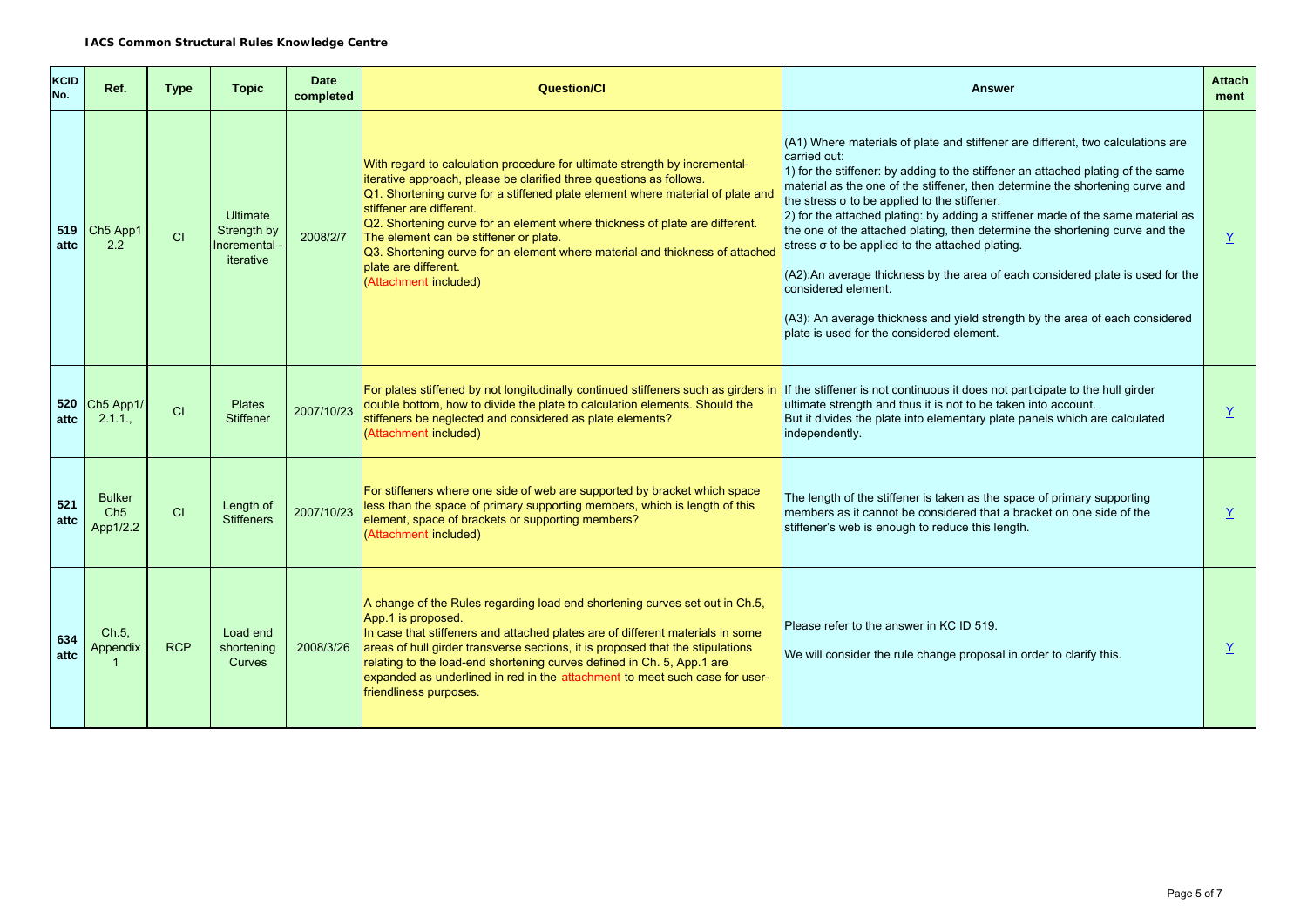| KCID<br>No. | Ref.                                            | <b>Type</b> | <b>Topic</b>                              | <b>Date</b><br>completed | <b>Question/CI</b>                                                                                                                                                                                                                                                                                                                                                                                                                                                                                                                                                                                                                                                               | <b>Answer</b>                                                                                                                                                                                                                                                                                                                                                                                                                                                                                                                                                                                                                                                     | Attach<br>ment |
|-------------|-------------------------------------------------|-------------|-------------------------------------------|--------------------------|----------------------------------------------------------------------------------------------------------------------------------------------------------------------------------------------------------------------------------------------------------------------------------------------------------------------------------------------------------------------------------------------------------------------------------------------------------------------------------------------------------------------------------------------------------------------------------------------------------------------------------------------------------------------------------|-------------------------------------------------------------------------------------------------------------------------------------------------------------------------------------------------------------------------------------------------------------------------------------------------------------------------------------------------------------------------------------------------------------------------------------------------------------------------------------------------------------------------------------------------------------------------------------------------------------------------------------------------------------------|----------------|
| 685         | $6/3.2.1.3$ &<br>5/1.2.2.1                      | Question    | Shear force<br>for buckling<br>assessment | 2008/5/30                | Ch.6, Sec.3, [2.1.3] defines the shear force for buckling assessment as follows:<br>Q=Q_SW + C_QW x Q_WV.<br>There seems to be no limitation to the signs of Q_SW and Q_WV for their<br>combinations. On the other hand Ch.5, Sec.1, [2.2.1] reads: "When they are<br>combined, vertical shear forces Q_SW and Q_WV in intact condition are to be<br>taken with the same sign."<br>Which way should be taken when calculating Q in Ch.6, Sec.3, [2.1.3]:<br>$ a\rangle$ Q to be calculated only for the combinations where Q SW and Q WV are<br>of same sign, or<br>b) Q to be calculated for all combinations where Q_SW and Q_WV are of<br>either same sign or opposite signs? | Hull girder shear stress check should be performed at the maximum absolute<br>shear force. Such case occurs at the combination of either<br>$(1)$ Q SW pos +(C QW pos x Q WV), or<br>(2) Q_SW_neg +(C_QW_neg x Q_WV), where,<br>C_QW_pos, C_QW_neg: positive and negative load combination factors<br>according to load cases as defined in Ch.4, sec.4, Table 3.<br>The sentence in Ch.5, Sec.1, [2.2.1], which is quoted in the question, reflects<br>this interpretation.<br>Therefore we will consolidate the paragraphs referring to shear force<br>combination into CH5, Sec1 [2.2.1] and replace CH6, Sec3, [2.1.3] with a note<br>referring to CH5, Sec1. |                |
| 788<br>attc | 5/1.5.2.2                                       | <b>RCP</b>  | Permissible<br>still water<br>shear force | 2008/10/27               | Ch4 Sec8 requires that the permissible value of still water shear forces be<br>described in loading manuals. "Permissible still water shear force" is defined in<br>Ch5 Sec1 [5] based on the calculated shear stresses of hull girder strength<br>members. Further, other strength assessments, such as global strength<br>analysis in Ch7 Sec2 and buckling strength assessment in Ch6 Sec3, also<br>refer to hull girder shear force. However, the relationship of shear force values<br>is not clear in CSR. (See attached) Please consider a rule change to clarify<br>the above.                                                                                           | 1) The designer should define the design still water shear force QSW in line<br>with Ch.4, Sec.3 [2.3] in the first place.<br>2) Then using QSW the following strength is assessed<br>(a) hull girder shear strength according to Ch.5 Sec.1 [5].<br>(b) buckling strength according to Ch.6 Sec.3<br>(c) global strength according to Ch.7 Sec.2.<br>3) As a conclusion, the design still water shear forces can be taken as the<br>allowable ones and described in the loading manual. We will consider the<br>RCP in order to clarify this understanding.                                                                                                      | Y              |
| 973         | <b>Bulker</b><br>5/App.1<br>Tanker<br>9/1.1.1.2 | Question    | Hull girder<br>ultimate<br>strength       | 2010/10/12               | With respect to hull girder ultimate strength<br>1. The scantling requirements by hull girder ultimate strength are to be applied<br>within 0.4L amidships in 9/1.1.1.2 of CSR OT. For CSR BC, It is noted that the<br>normal stresses are to be checked within L, please clarify whether the<br>scantling requirements by hull girder ultimate strength are to be applied within<br>L in CSR BC or not.<br>2. Our understanding is that the modifications to CH5/Appendix 1 in bulker<br>rcn1 to July 08 are also applicable to CSR OT, please confirm.                                                                                                                         | 1. This issue will be submitted to the Harmonisation teams.<br>2. We confirm the modifications to CH5/Appendix 1 in CSR/Bulk Carrier RCN1<br>to July 08 are also applicable to CSR OT. The Rules will be amended to<br>incorporate those modifications.                                                                                                                                                                                                                                                                                                                                                                                                           |                |
| 977         | 5/1.3                                           | Question    | Application<br>of shear<br>stress check   | 2010/3/12                | From Ch.5 Sec.1 [3], we know that the check of normal stress apply along the<br>scantling length of the hull girder. How about the application of shear stress<br>check and permissible still water shear force? Do they also apply along the<br>scantling length? Please clarify.                                                                                                                                                                                                                                                                                                                                                                                               | The check of shear stress and permissible still water shear force apply along<br>the scantling length of the hull girder.<br>A corrigenda will be considered to clarify this.                                                                                                                                                                                                                                                                                                                                                                                                                                                                                     |                |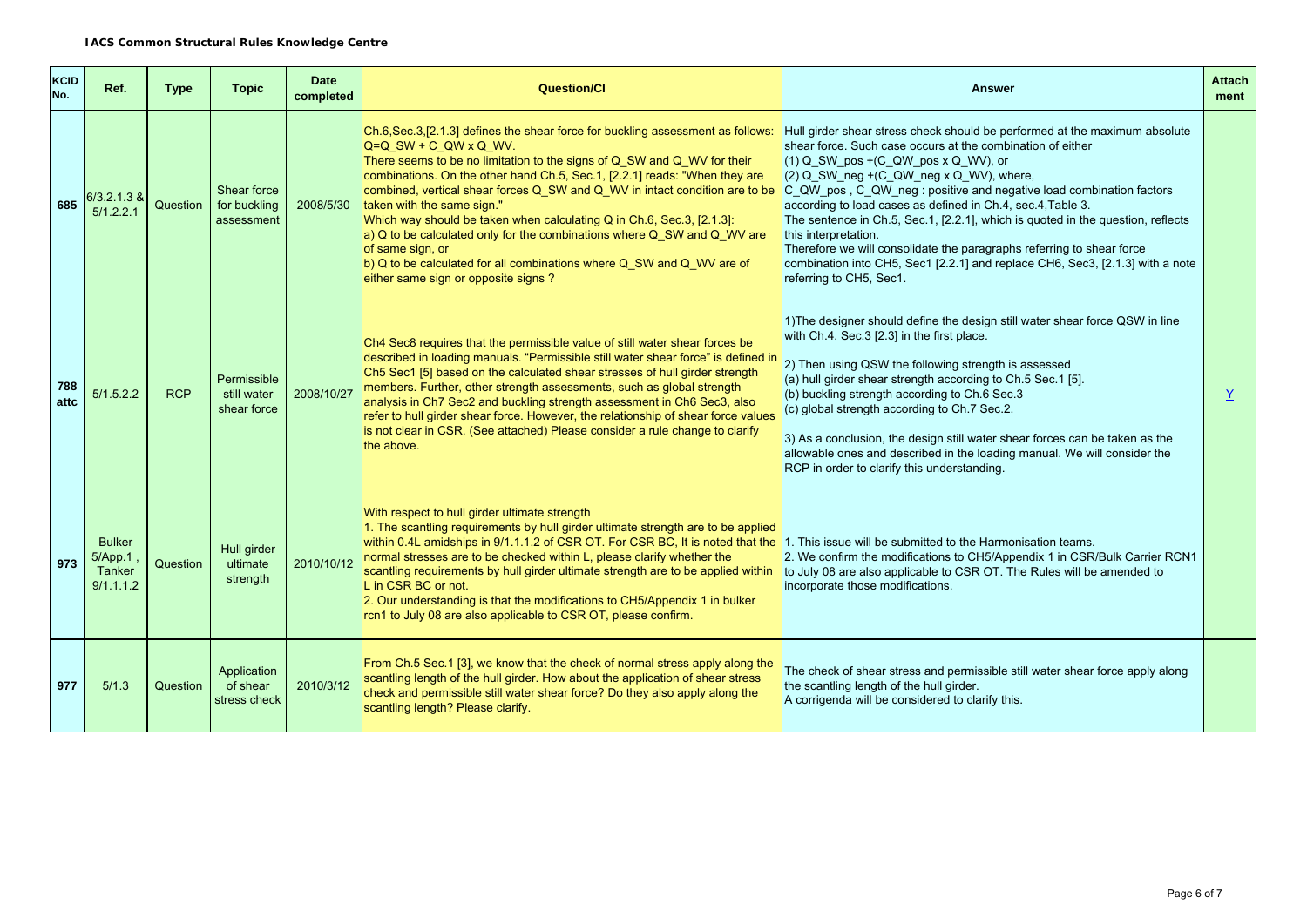| <b>KCID</b><br>No. | Ref.              | Type               | <b>Topic</b>                                                                      | <b>Date</b><br>completed | <b>Question/Cl</b>                                                                                                                                                                                                                                                                                                                                                                                                                                                                                                                                                                                      | Answer                                                                                                                                                                                                                                                                                                                                                                                                                | <b>Attach</b><br>ment |
|--------------------|-------------------|--------------------|-----------------------------------------------------------------------------------|--------------------------|---------------------------------------------------------------------------------------------------------------------------------------------------------------------------------------------------------------------------------------------------------------------------------------------------------------------------------------------------------------------------------------------------------------------------------------------------------------------------------------------------------------------------------------------------------------------------------------------------------|-----------------------------------------------------------------------------------------------------------------------------------------------------------------------------------------------------------------------------------------------------------------------------------------------------------------------------------------------------------------------------------------------------------------------|-----------------------|
| 1051               | Text<br>5/1.2.2.2 | Interpretati<br>on | Defenition of<br>Homogenous<br>loading<br>condition to<br>make shear<br>reduction | 2010/10/20               | In CSR BC, there is no clear definition of a "homogeneous loading" condition.<br>This definition is important to know whether or not it is possible to make a<br>shear reduction according to Ch5, Sec1, 2.2<br>We think it's possible to use the definition of homogeneous loading condition<br>given in URS 18:<br>homogeneous loading condition means a loading condition in which the<br>ratio between the highest and the lowest filling ratio, evaluated for each hold,<br>does not exceed 1,20, to be corrected for different cargo densities."<br>Please let us if you confirm this proposition | We agree with your proposal to use the definition of homogeneous loading<br>condition given in URS 18 in CSR for Bulk Carriers:<br>homogeneous loading condition means a loading condition in which the<br>ratio between the highest and the lowest filling ratio, evaluated for each hold,<br>does not exceed 1,20, to be corrected for different cargo densities."<br>The definition will be included in the Rules. |                       |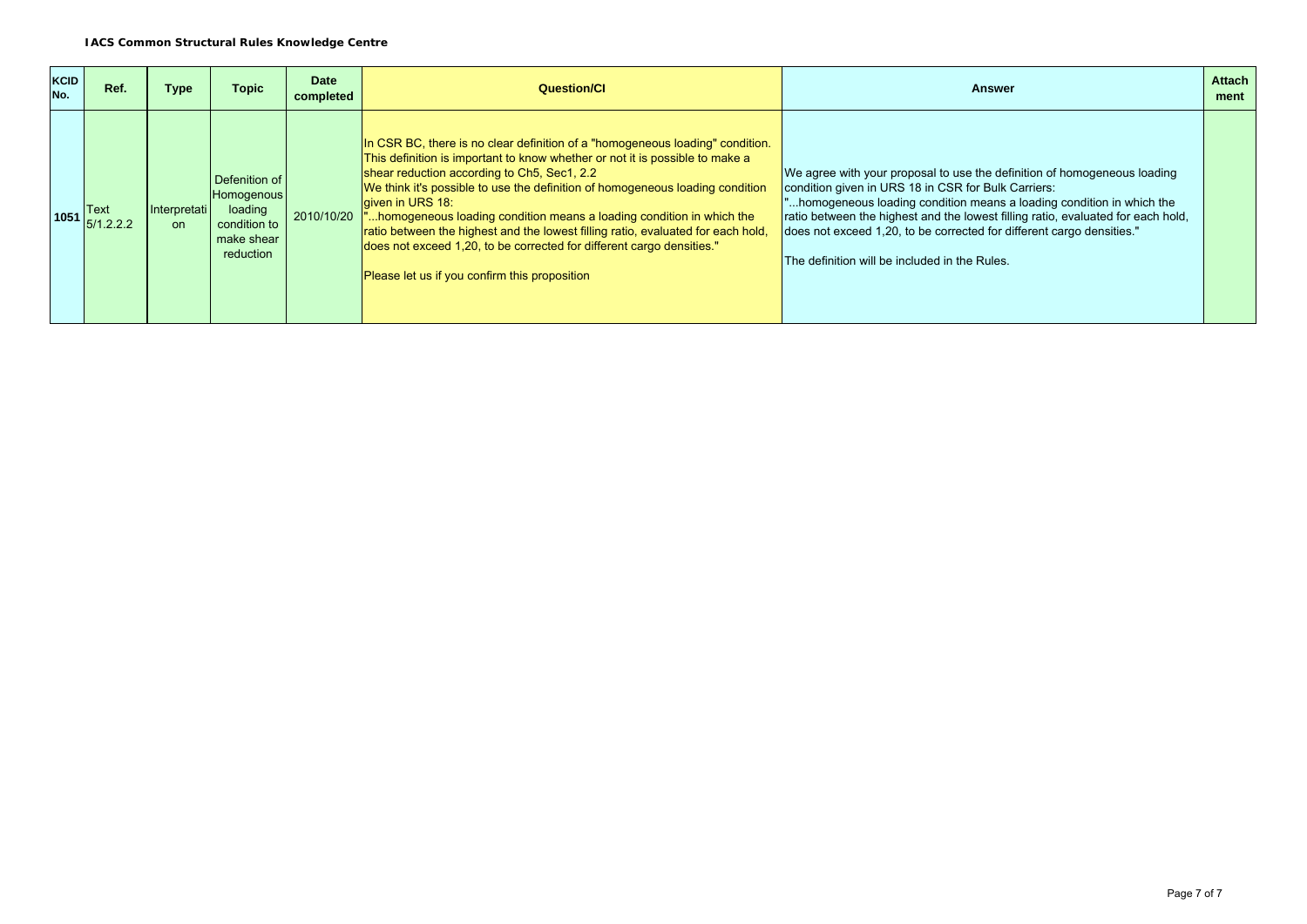### **Design still water bending moments in CSR Bulk rules.**

Ch.4 Sec.3 [2.2.1] and [2.2.2] and Ch.5 Sec.1 [4.2.1], [4.2.2], [4.2.4] and [4.3.1]

We assume the following interpretation is valid for design bending moments in **intact** condition:



1(blue). Rule minimum Z (section modulus) is maintained within  $0.4$  L amidships according to Ch 5 Sec 1 [4.2.1] and [4.2.4]. Corresponding bending moments are given as preliminary design moments in Ch 4 Sec 3 [2.2.2].

2(green). Envelope curve for all loading conditions in the loading manual. For some points this may exceed the rule minimum requirement (ref. Ch.4 Sec.3 [2.2.1] and Ch.5 Sec.1 [4.2.2] and [4.3.1]).

3(red). Envelope (permissible) curve for loading manual/instrument.

Q1: As long as the item 1 is satisfied, i.e., Rule min. Z is maintained within 0.4L amidships, could "Alt 2" below be used as Envelope for the loading manual/instrument? Could "Alt 2" be used for sig-x for local scantlings and for design bending moment for FEM calculation? Note that the red line may have an uneven distribution within 0.4L amidships and might be below rule minimum (item 1 above).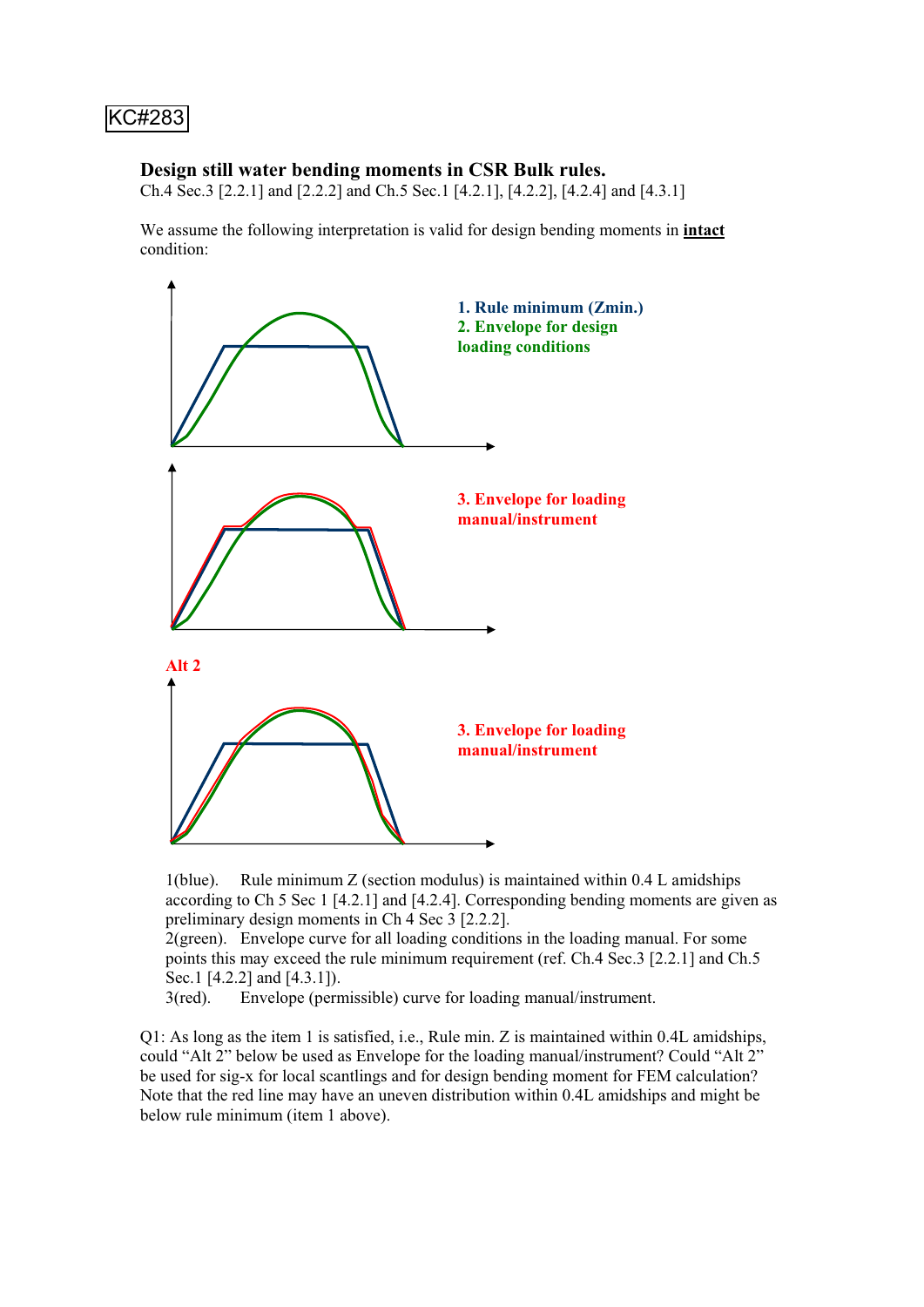Q2: In this connection, please clarify if Ch.4 Sec.3 [2.2.2] is a minimum requirement within 0.4L amidships or just a guidance. If it is not a rule minimum, and in case the Envelope (line 2) is below Min. Z (line 1), hull girder capacity of min Z is not fully utilised by the design/permissible still water bending moments of the vessel. As far as we understand, this is given as a minimum requirement for design still water bending moment in the CSR-Tanker rules. Please clarify.

Q3: For the **flooding** condition, we assume the following relationship. We assume that the same principle also applies to harbour condition. Please confirm if our assumptions are correct.



- 1. The intact bending moment based on above assumptions.
- 2. The Intact envelope  $+20\%M_{\text{VW}}$
- 3. The envelope curves from flooding of design loading conditions. This curve exceed curve 2 for certain points.
- 4. Design limit for the flooding condition and envelope curve for loading manual/instrument.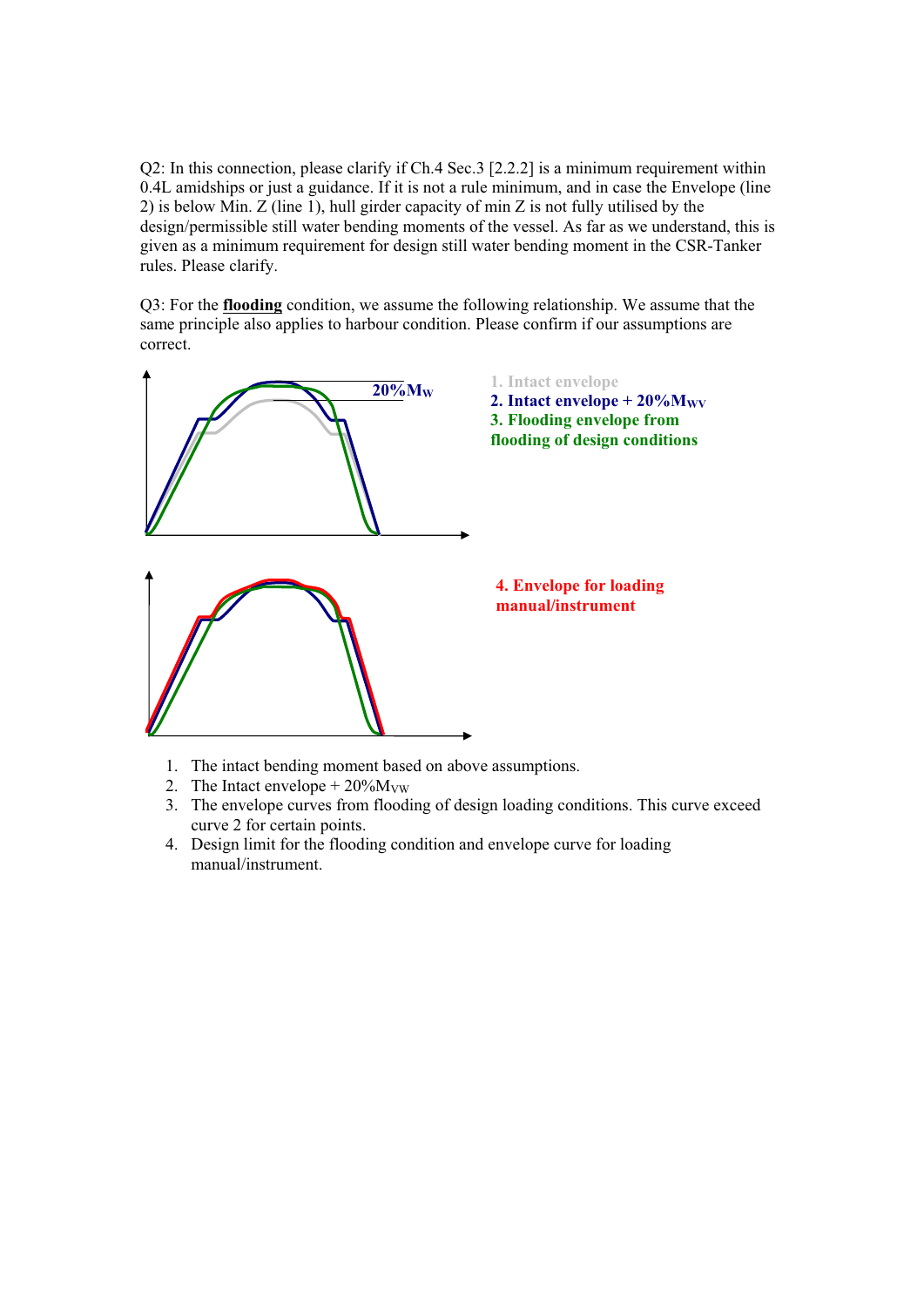Questions on hull girder shear force correction

The below questions except Q4 are based on a assumption that shear force correction  $\Delta Q_C$  as defined in Ch.5 Sec.1 [2.2.2] is relevant during design and approval stages. During in service, actual loading conditions will be checked by the loading instrument based on the Qp as defined in [5.3.1] without shear force correction in each loading condition.

Q1: When applying shear force correction according to Ch.5 Sec.1 [2.2.2], there are two values of  $\Delta Q_C$  calculated at each bulkhead position for the fore and aft holds respectively as illustrated below. The scantlings should then be determined (and strength is verified) based on the smaller of the  $\Delta Q_{CA}$  and  $\Delta Q_{CF}$  in each loading condition. Permissible limits will then be corrected according to [5.1.3] with the maximum of these  $\Delta Q_C$  values as calculated above for different loading conditions. Please confirm.

Q2: When the shear force correction is made to the permissible shear force limits according to [5.1.3], shear force correction is only available either positive or negative at each bulkhead position as illustrated below. This should be applicable to alternate loading conditions and heavy ballast condition but may not be applicable for new loading conditions with uneven distribution of dead weight. Please confirm.

Q3: When the shear force correction is made for the heavy ballast condition, corrected shear force will "increase" at the aft end of the aft hold (Point A) and fore end of the fore hold adjacent to the ballasted hold. How the shear force correction should be made at such bulkhead positions? They may be decisive. Permissible limit should then be "reduced" from nominal limit?

Q4: Cargo mass as defined in [2.2.2] include deadweight such as water ballast and fuel oil in the double bottom and hopper tanks excluding topside tanks. In [2.2.3] flooded water in the hold is taken into account. Dead weight in double bottom and hopper tank should be treated in the same manner. Please confirm.

Q5: The above items should also apply to harbour and flooding conditions. Please confirm.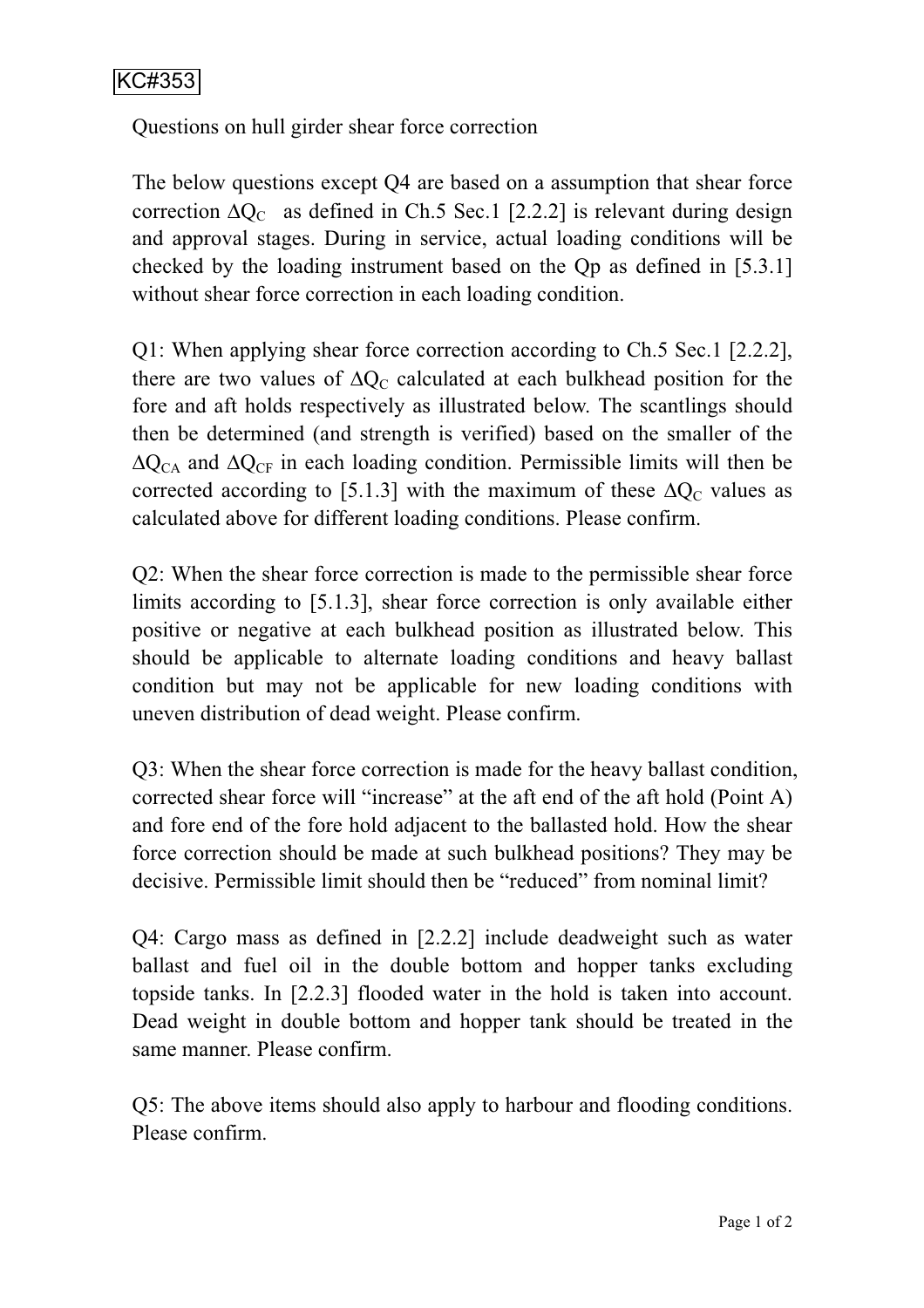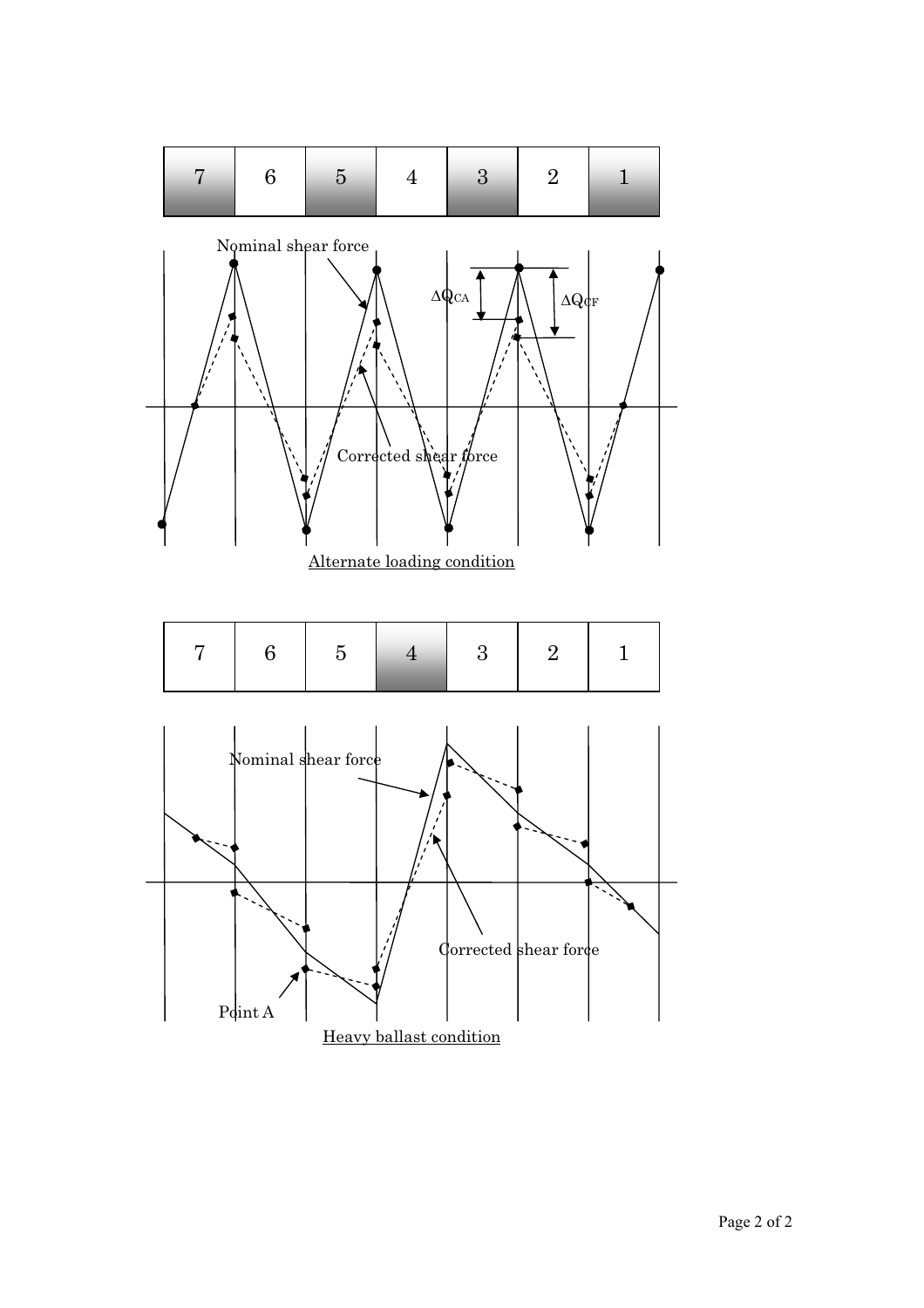

For a more clear application of the formulae of the requirement Ch 5, Appendix 1, [2.2.8], the following are to be considered:

$$
\beta_E = 10^3 \frac{s}{tp} \sqrt{\frac{\varepsilon \text{Re } H}{E}}
$$

s: plate breadth, in m, taken as the spacing between the ordinary stiffeners,  $\ell$ : longer side of the plate, in m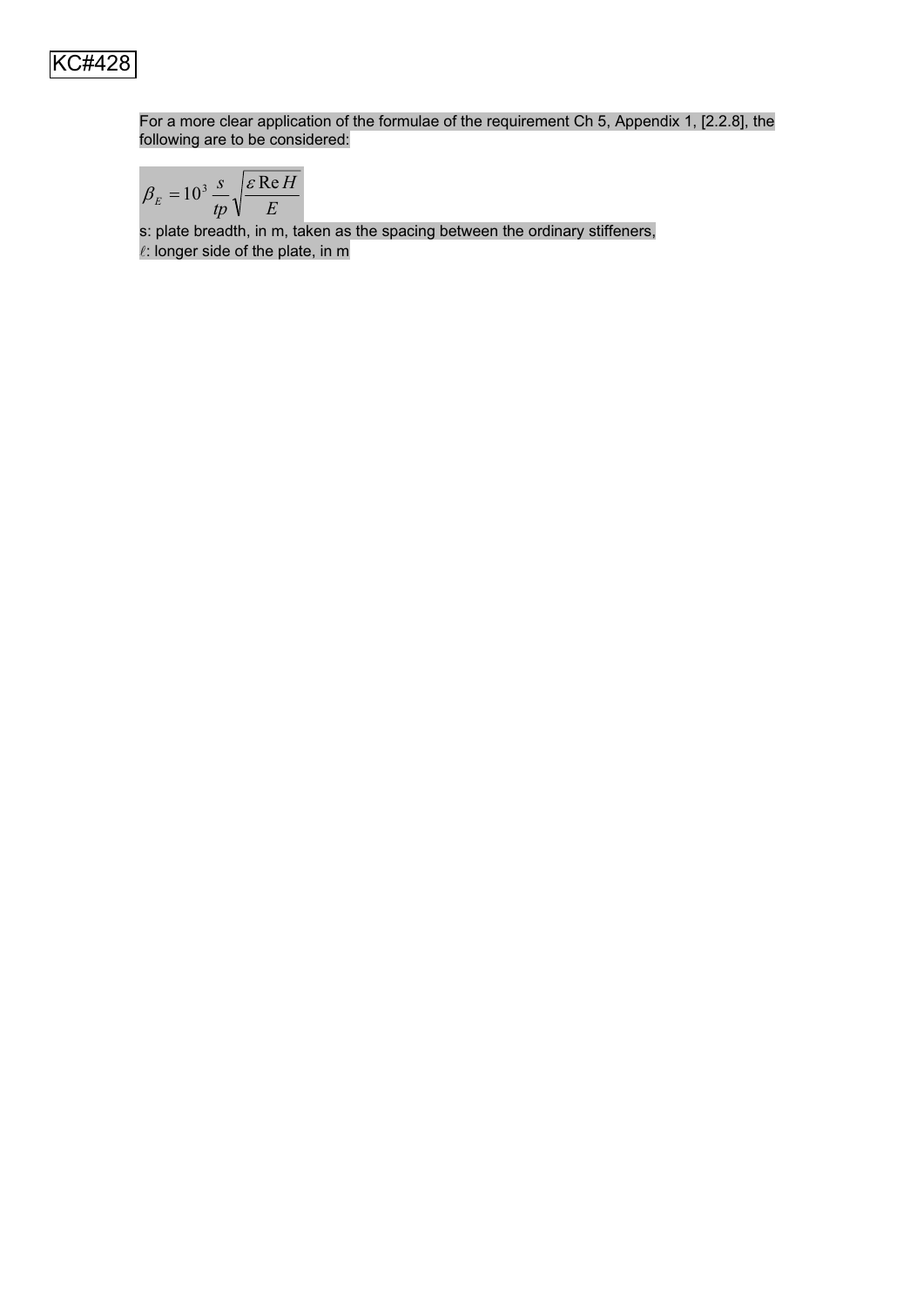Filename: Document in Windows Internet Explorer<br>Directory: C:\Documents and Settings\IACSUser\M C:\Documents and Settings\IACSUser\My Documents Template: C:\Documents and Settings\IACSUser\Application Data\Microsoft\Templates\Normal.dot<br>Title: For a more clear a For a more clear application of the formulae of the requirement Ch 5, Appendix 1, [2 Subject:<br>Author: Zöe Wright Keywords: Comments:<br>Creation Date: Creation Date: 11/06/2007 3:43 PM Change Number: 1<br>Last Saved On: 1 11/06/2007 3:49 PM<br>Zöe Wright Last Saved By: Zöe Wright<br>Total Editing Time: 2 Minutes Total Editing Time:<br>Last Printed On: 16/10/2007 12:24 PM As of Last Complete Printing Number of Pages: 1 Number of Words: 39 (approx.) Number of Characters: 226 (approx.)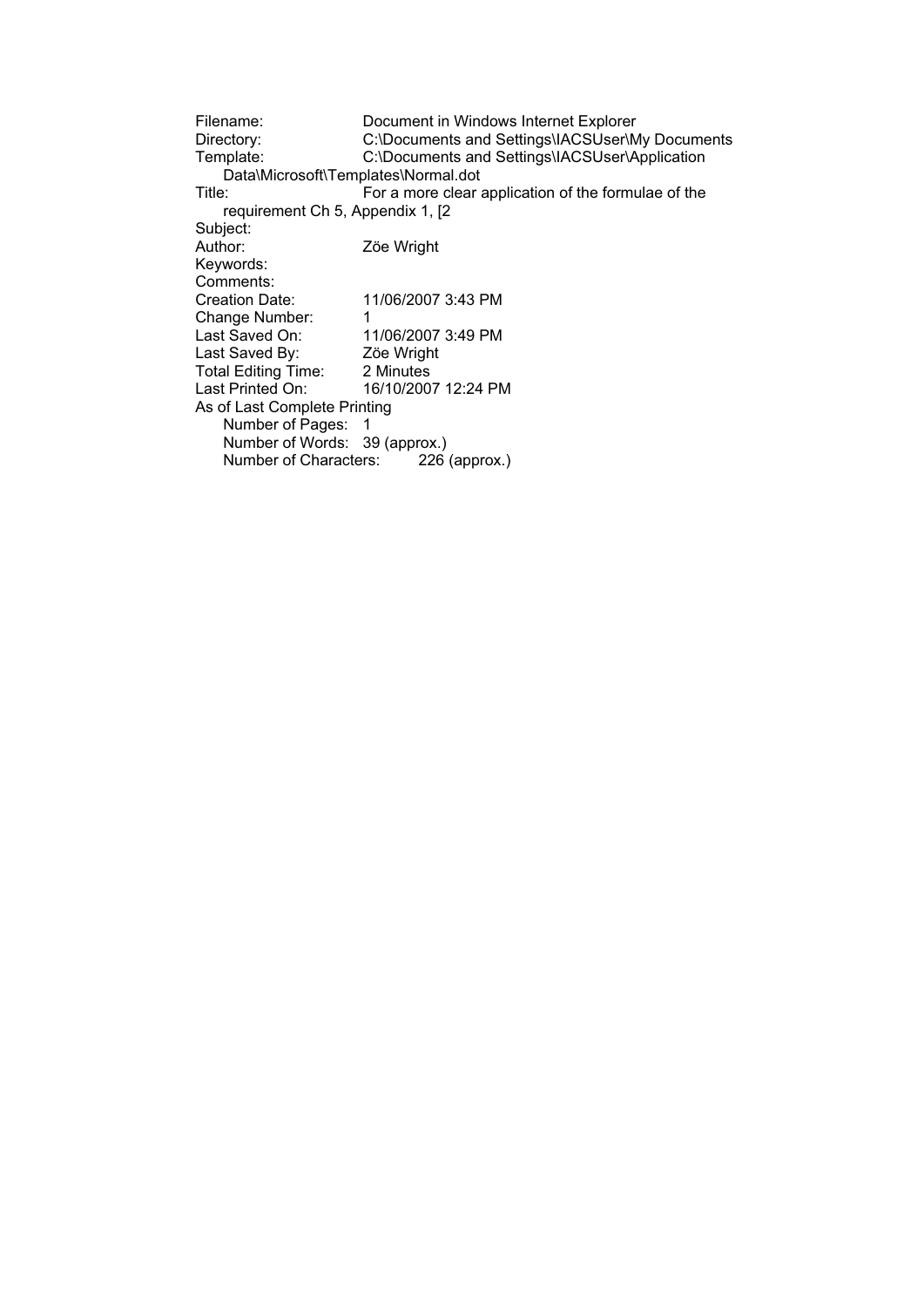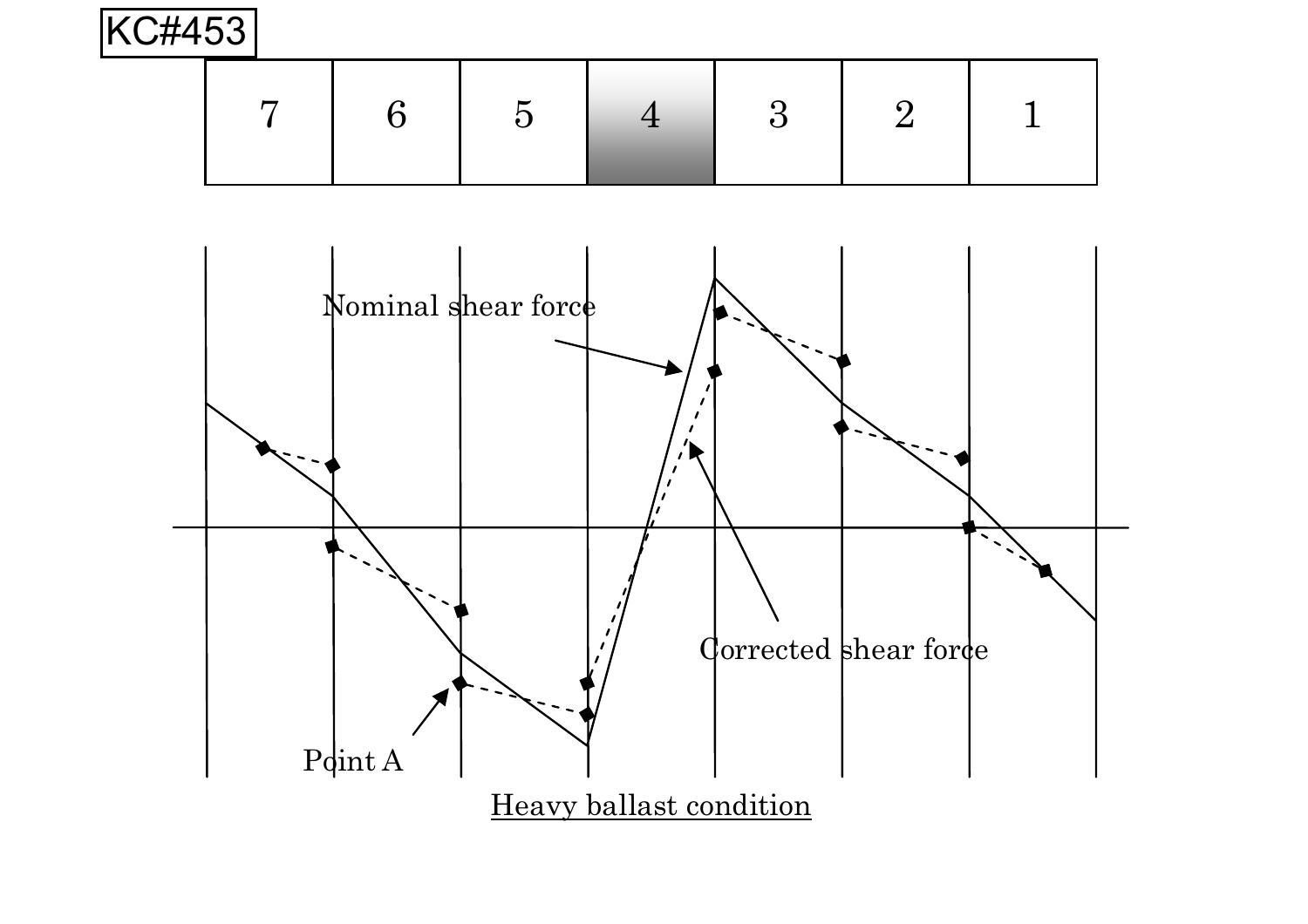Reference is made to KC #353 and to the supplement questions KC#453 submitted to IACS on 20 April 2007.

Q1 According to latest information available to us, we understood that the shear force correction may be applied to each uneven loading condition according to [2.2.2] and thereby compared to the uncorrected shear force capacity curve according to [5.1.2]. The procedure is drawn up in items 1 to 3 below. Please review and confirm.

1. Shear force capacity curve.

Qp according to [5.1.2] are drawn up based on direct shear force calculation as given in [2.2.1]. Shear force capacity to be established based on direct calculation meaning shear flow analysis. See figure 1. Please confirm.



Figure 1 Shear force capacity according to [5.1.2]

2. Approval verification.

Design loading conditions in the loading manual should be plotted with both corrected and uncorrected shear force. Corrected shear forces are compared against Qp according to Ch.5 Sec.1 [5.1.2]. The correction is performed according to [2.2.2] and performed for uneven loading conditions only. See figure 2. Please confirm.



Figure 2 Strength check according to [2.2.2] and [5.1.2]

3. In service verification with loading computer. When the ship crew enters an uneven loading condition into the loading instrument, the strength verification is performed similar to item 2 above. That is, the loading computer computes the corrected shear force according to [2.2.2] and compares the results with the  $Q_{p[5,1.2]}$  according to the direct approach. Please confirm.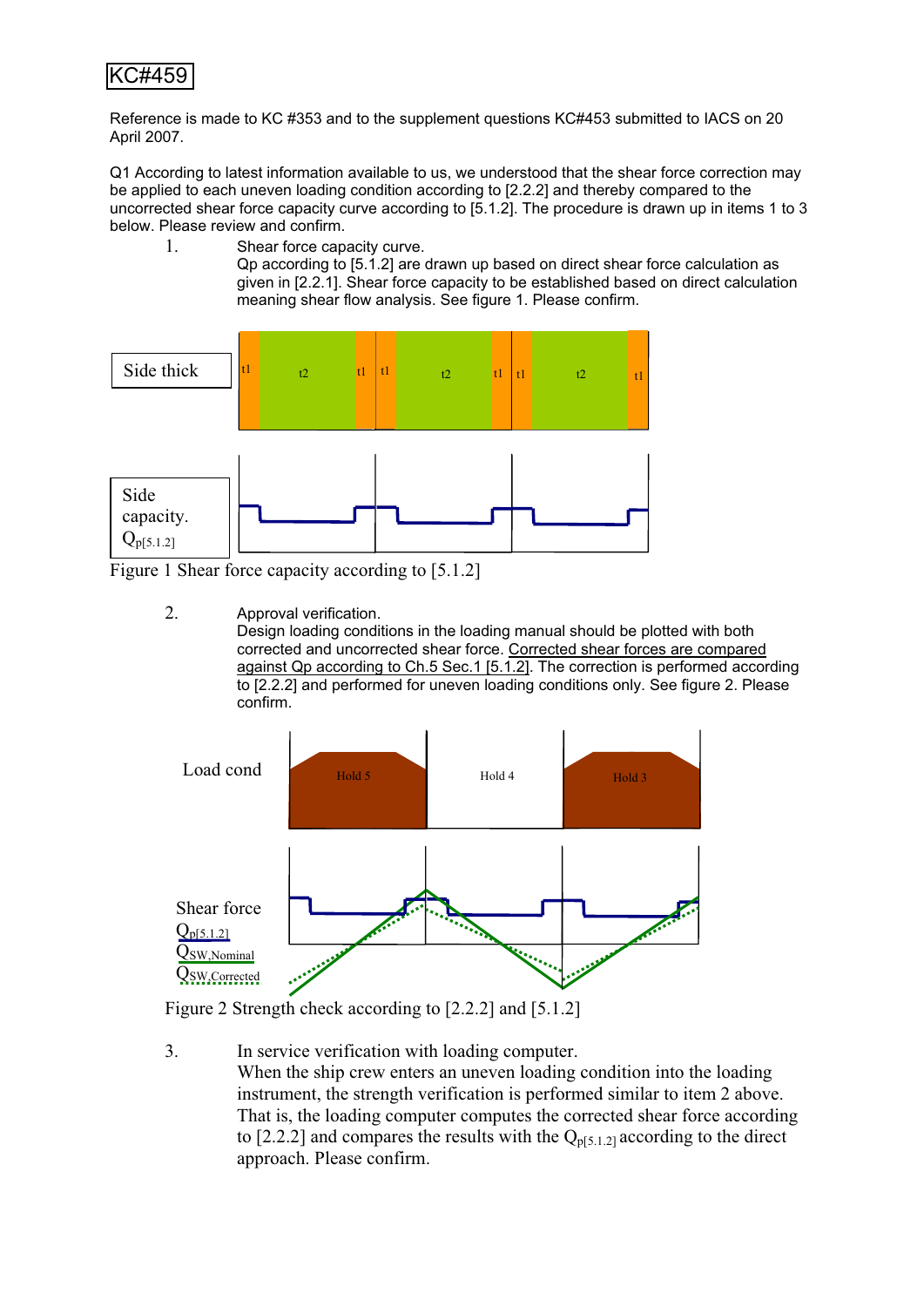Q2 If above iQ1 is confirmed the, definition of Qp is different between [5.1.2] and [5.1.3] regarding application of shear force correction.

The Qp defined by [5.1.2] should be compared to "net shear forces" after shear force correction applied to each uneven loading condition calculated by Loading Computer onboard. Same with such conditions included in the Loading Manual.

Qp given in [5.1.3] includes shear force correction Delta-Qc which is absolutely "added" on top of the capacity limit based on the given scantlings and allowable stress. We suppose the intention of Qp as given in [5.1.3] is to make shear force correction unnecessary in each loading condition calculated by the Loading Computer onboard. Please refer to figure 3 where the correction is made for one alternate loading condition.



Figure 3 Shear force approach according to [5.1.3]

This has created some confusion and uncertainty of Qp as defined by [5.1.3] such as:

1) Uncertainty of shear force correction Delta-Qc included in Qp when applied to a new loading condition calculated by Loading Computer onboard.

2) A few sets of Qp need to be established to deal with different uneven loading conditions correctly.

3) In case of flooding conditions, the above two issues 1) and 2) will be more confusing and difficult to deal with.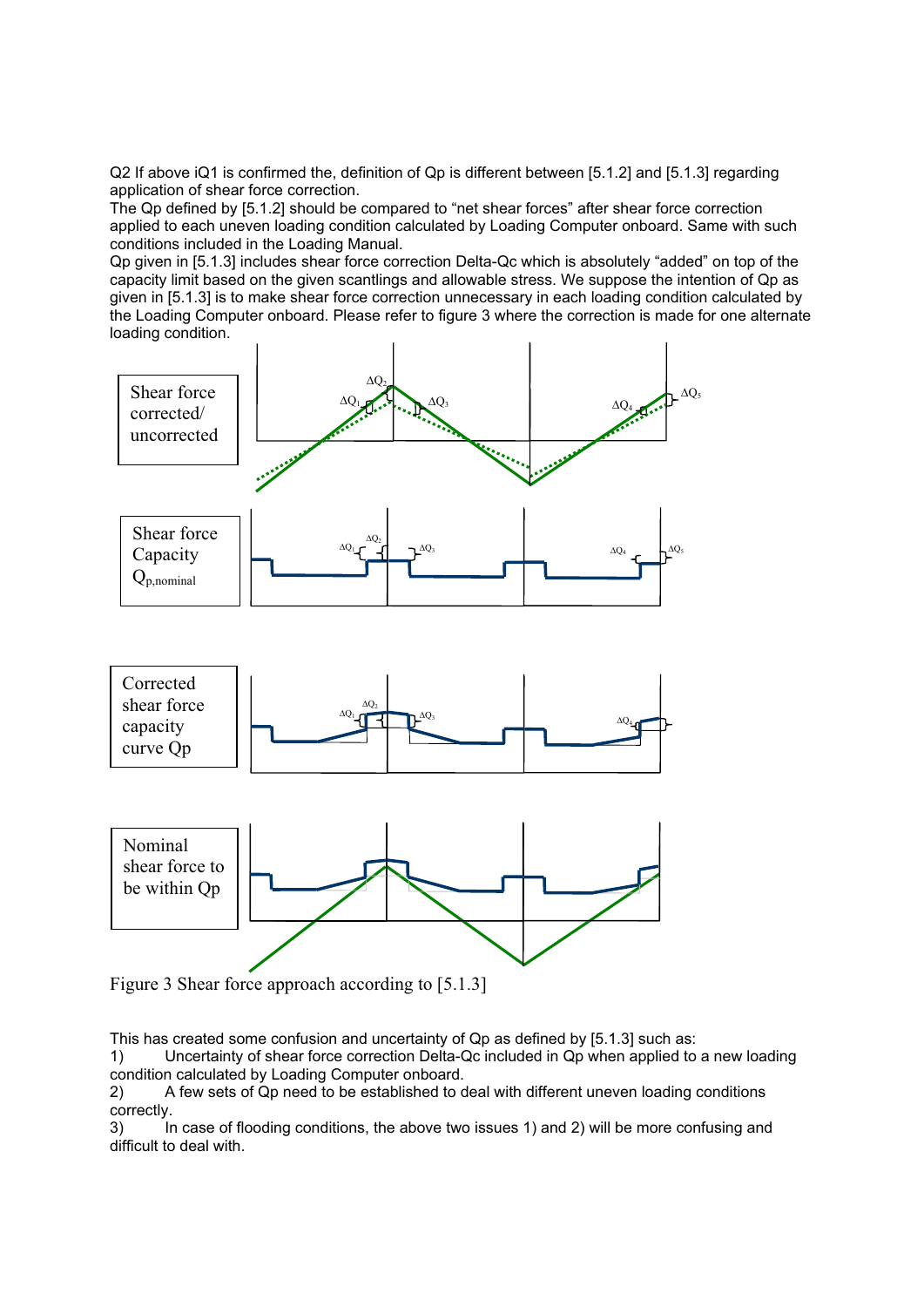To avoid any confusion and uncertainty, we therefore propose to take out Delta-Qc term from the Qp formula given in [5.1.3] and instead add texts in both [5.1.2] and [5.1.3] to the effect; "shear force correction as given in [2.2.2] should be applied to uneven loading conditions calculated by Loading Computer onboard. Corrected shear forces are then compared against Qp." Same applies to Qpf formula in [5.3.3]. Please consider.

Q3 As discussed in above Q2, we assume that [5.1.3] does not apply if Qp is obtained by [5.1.2]. Similarly, [5.3.3] does not apply if Qpf is obtained by [5.3.2] for flooding cases. Please confirm.

Q4 In this connection, we find it difficult to agree to the answer to Q3 of KC #353 where it is stated that "shear force correction should be done at the bulkhead where adjacent holds are in nonhomogeneous loading condition." As we mentioned in Q2 submitted on 20 April 2007, the answer will not correctly reflect the physics behind the shear force correction in case of heavy ballast condition. Please see Point A in the attached illustration. This is more prominent in case of Capesize. Please reconsider.

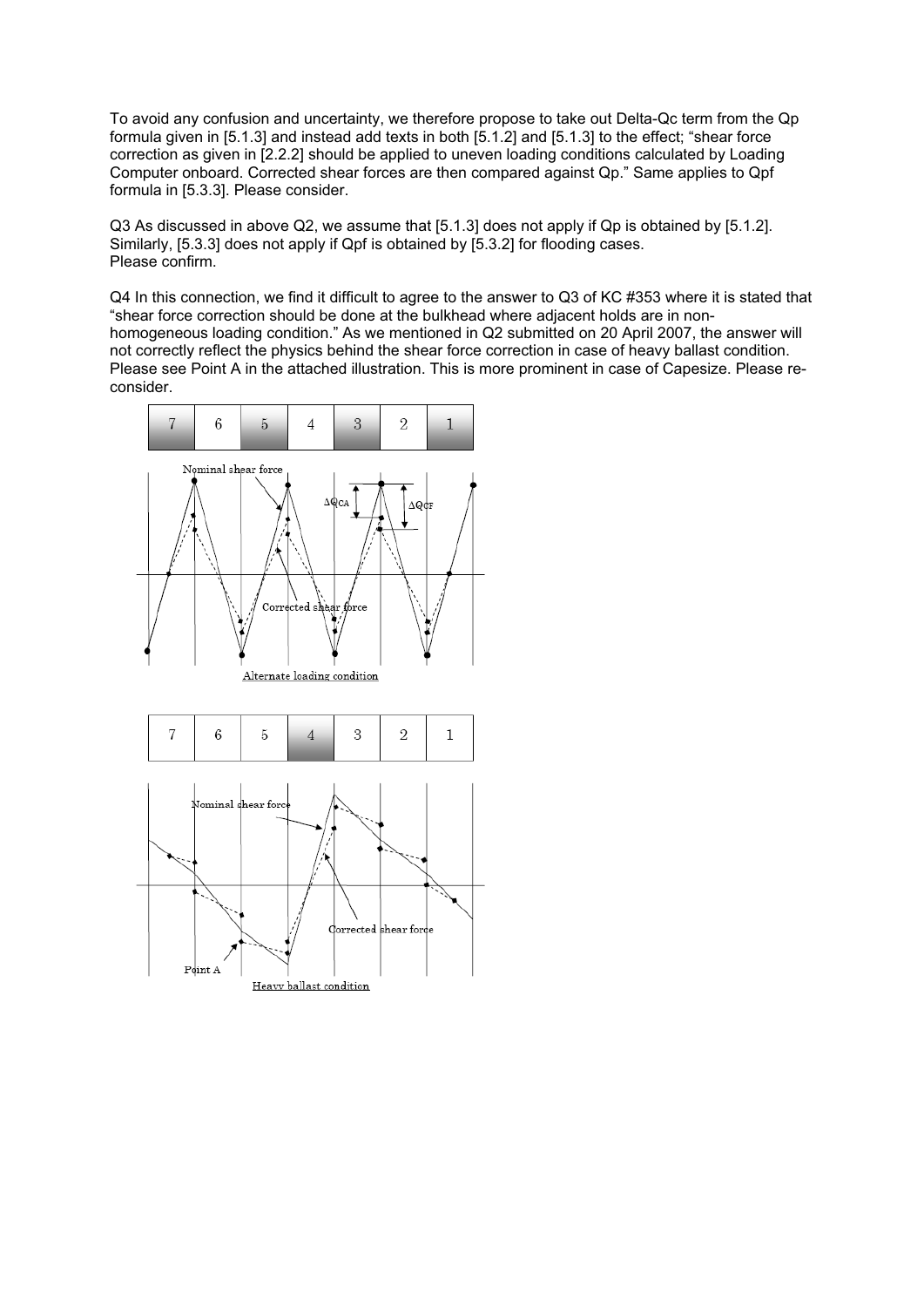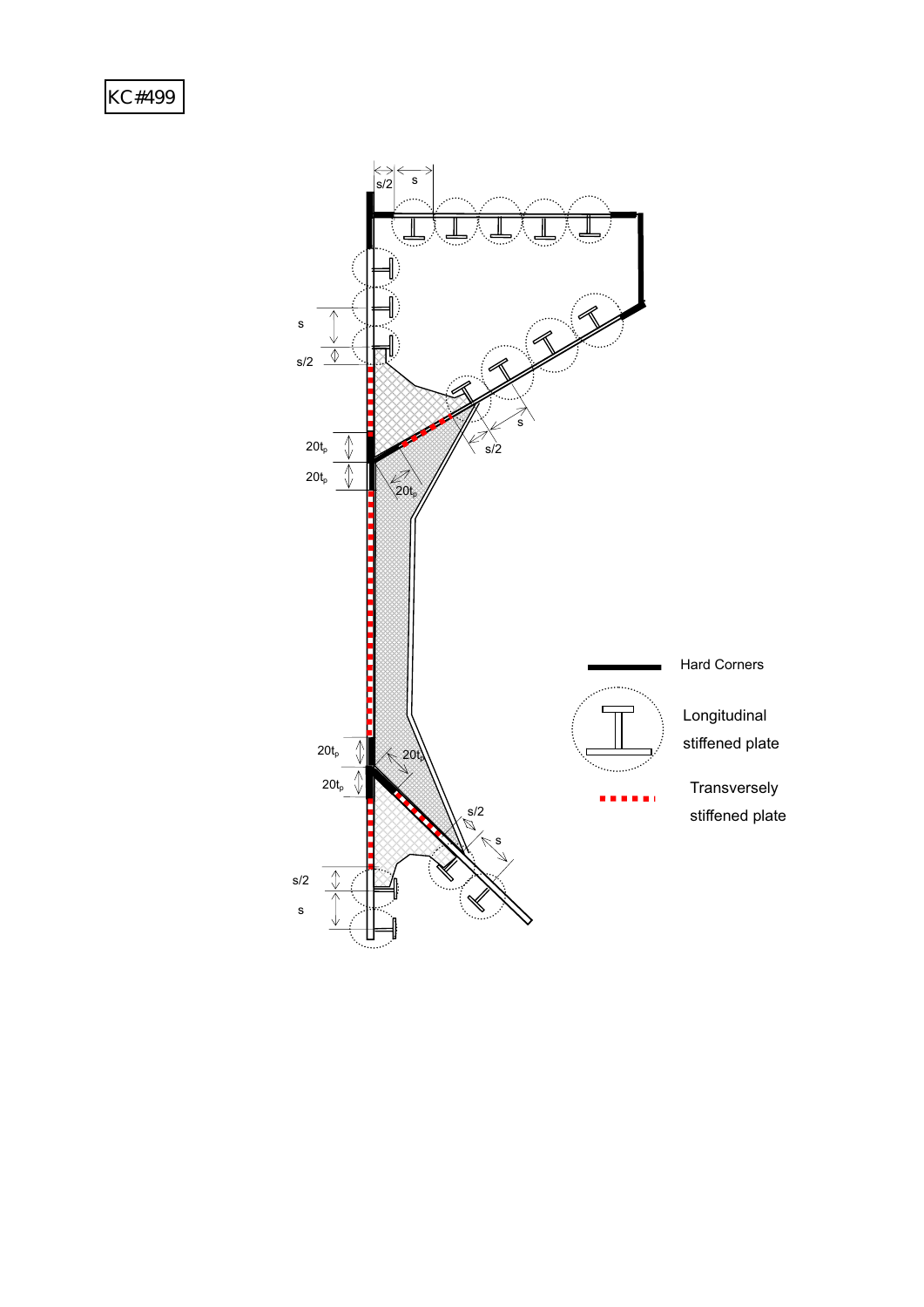Question for ULS

Rule Ref.: Bulker CSR Ch5 Appendix 1, Tanker CSR Appendix A 2.3

Interpretation requested to calculation procedure for ultimate strength by incremental-iterative approach.

| ID             | Questions                                                                                                            | Figures                  |
|----------------|----------------------------------------------------------------------------------------------------------------------|--------------------------|
| Q <sub>1</sub> | Shortening curve for a stiffened plate element<br>where material of plate and stiffener are different.               | HT32<br><b>HT36</b>      |
| Q2             | Shortening curve for an element where thickness of<br>plate are different. The element can be stiffener or<br>plate. | t1<br>t2                 |
| Q3             | Shortening curve for an element where material<br>and thickness of attached plate are different                      | t1<br>t2<br>HT36<br>HT32 |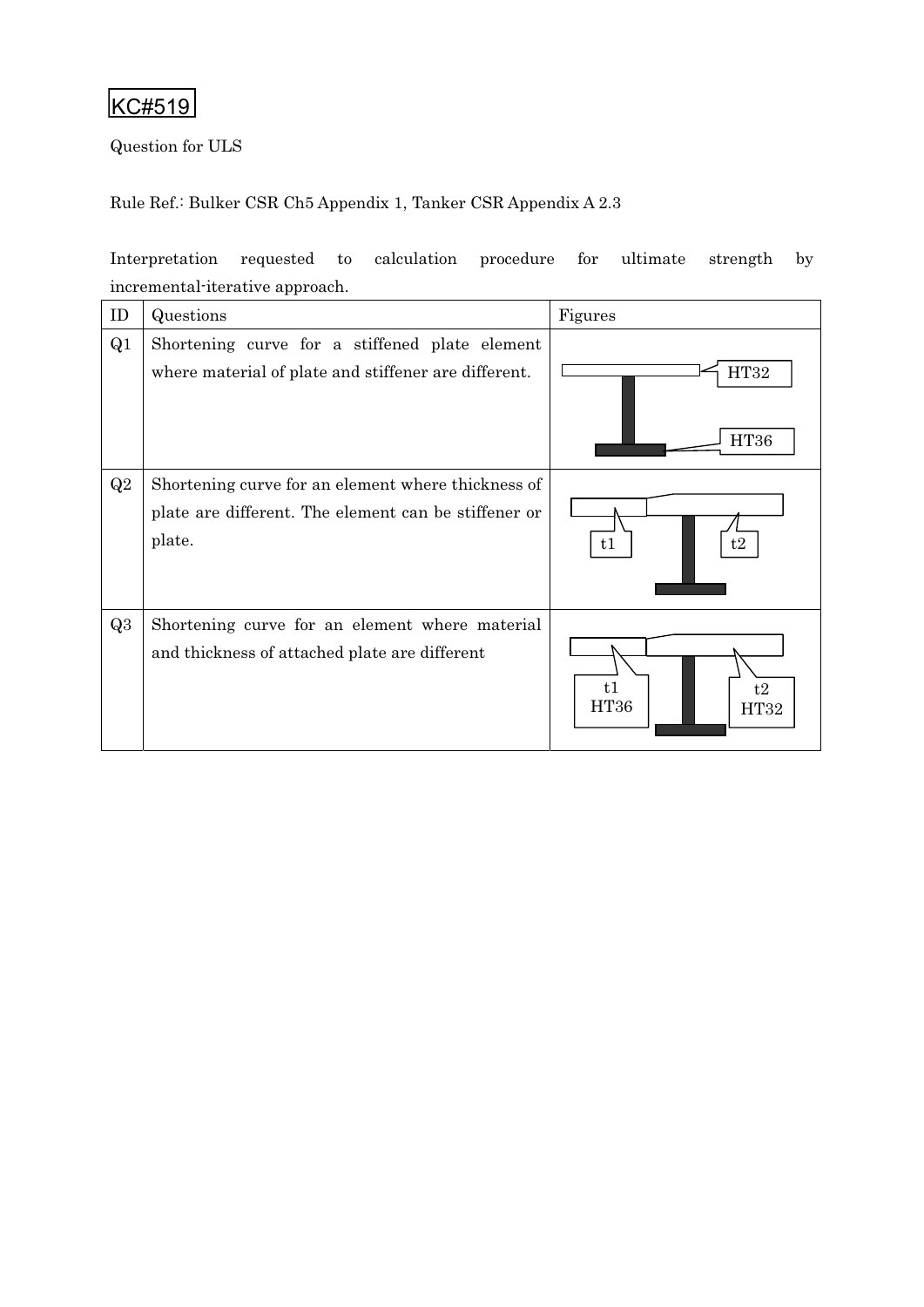# Question for ULS

### Rule Ref.: Bulker CSR Ch5 Appendix 1, Tanker CSR Appendix A 2.3

Interpretation requested to calculation procedure for ultimate strength by incremental-iterative approach.

| ID             | Questions                                            | Figures    |
|----------------|------------------------------------------------------|------------|
| Q <sub>1</sub> | For plates stiffened by not longitudinally continued |            |
|                | stiffeners such as girders in double bottom, how to  |            |
|                | divide the plate to calculation elements. Should the | Snipped    |
|                | stiffeners be neglected and considered as plate      | stiffeners |
|                | elements?                                            |            |
|                |                                                      |            |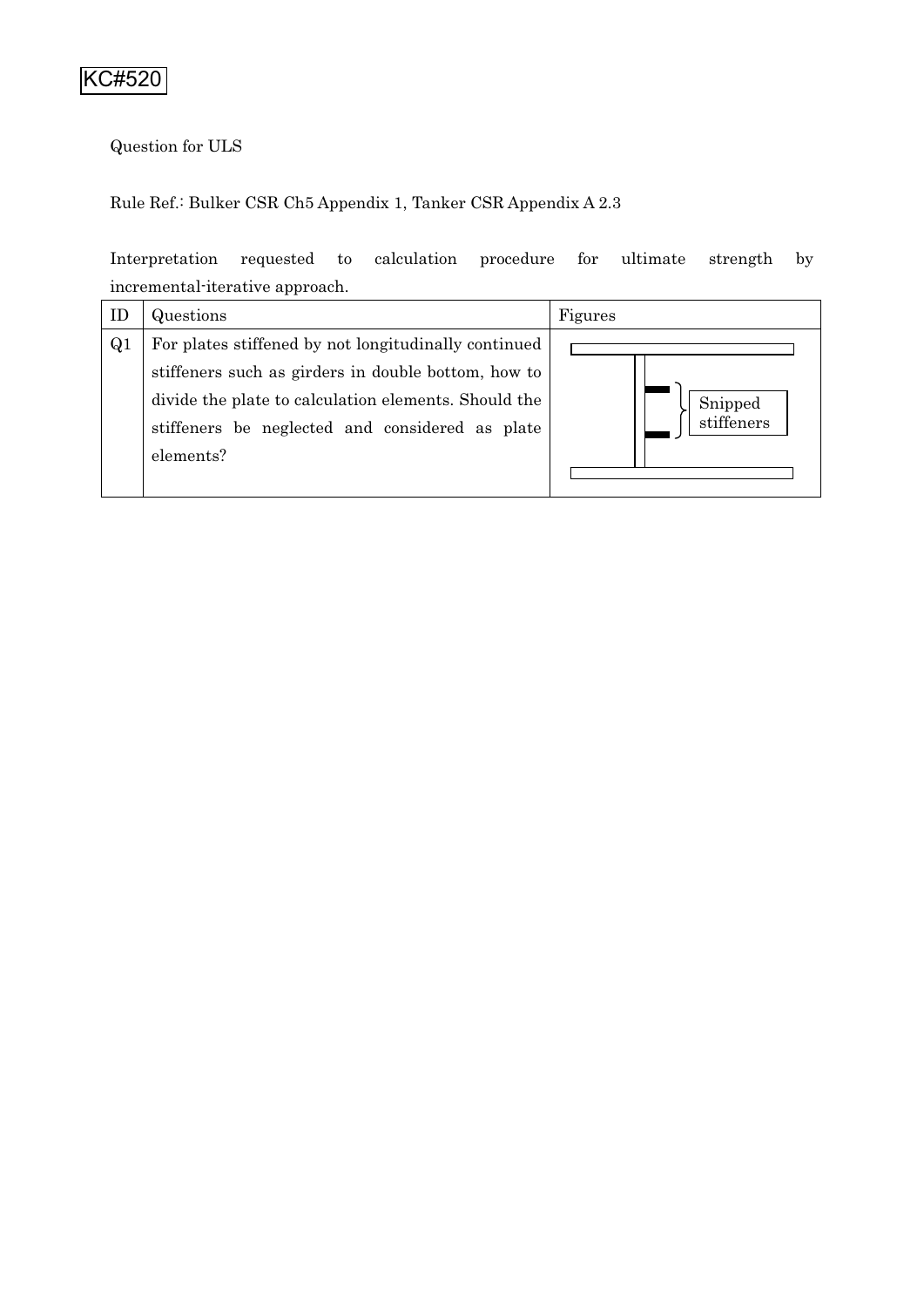# Question for ULS

### Rule Ref.: Bulker CSR Ch5 Appendix 1, Tanker CSR Appendix A 2.3

Interpretation requested to calculation procedure for ultimate strength by incremental-iterative approach.

| ID             | Questions                                          | Figures |  |
|----------------|----------------------------------------------------|---------|--|
| Q <sub>1</sub> | For stiffeners where one side of web are supported |         |  |
|                | by bracket which space less than the space of      |         |  |
|                | primary supporting members, which is length of     |         |  |
|                | this element, space of brackets or supporting      |         |  |
|                | members?                                           |         |  |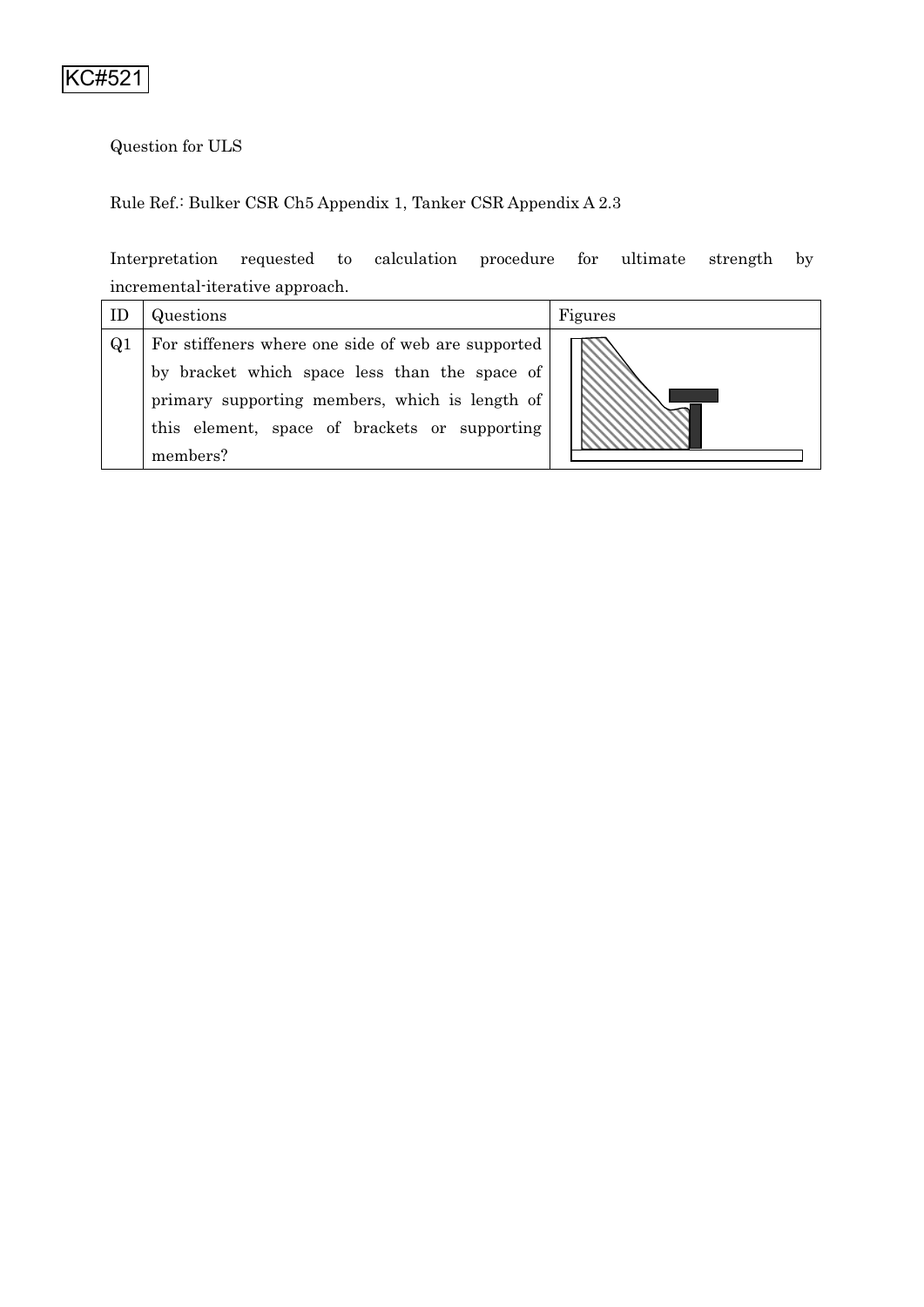# **CHAPTER 5–HULL GIRDER STRENGTH**

# **APPENDIX 1**- **HULL GIRDER ULTIMATE STRENGTH**

### 2. Criteria for the calculation of the curve M- $\chi$

### **2.2** Load-end shortening curve σ-ε

#### **2.2.4 Beam column buckling**

The equation describing the load-end shortening curve  $\sigma_{CR1}$ - $\varepsilon$  for the beam column buckling of ordinary stiffeners composing the hull girder transverse section is to be obtained from the following formula (see Fig 3):

$$
\sigma_{\text{CRI}} = \frac{\Phi_s \sigma_{\text{C1s}} A_{\text{Sijf}} + \Phi_p \sigma_{\text{C1p}} \cdot 10 b_{\text{E}t_p}}{A_{\text{Sijf}} + 10 s t_p}
$$

where:

 $\Phi$ <sub>s</sub> : Edge function defined in [2.2.3], <u>for ordinary stiffener</u>

 $\Phi$  : Edge function defined in [2.2.3], for attached plate

 $R_{\text{eHs}}$  : Minimum yield stress, in N/mm2, of the material of the stiffener

 $R<sub>eHb</sub>$  : Minimum yield stress, in N/mm2, of the material of attached plate

 $A_{\text{Sif}}$  : Net sectional area of the stiffener, in cm<sup>2</sup>, without attached plating

 $\sigma_{\text{C1s}}$  : Critical stress <u>for the stiffener with its material of R<sub>eHs</sub></u>, in N/mm<sup>2</sup>, equal to:

$$
\sigma_{C1s} = \frac{\sigma_{E1}}{\varepsilon_s}
$$
 for  $\sigma_{E1} \le \frac{R_{eHs}}{2} \varepsilon_s$   

$$
\sigma_{C1s} = R_{eHs} \left(1 - \frac{R_{eHs} \varepsilon_s}{4 \sigma_{E1}}\right)
$$
 for  $\sigma_{E1} > \frac{R_{eHs}}{2} \varepsilon_s$ 

 $\epsilon$  : Relative strain of the material of the stiffener, equal to:

$$
\varepsilon_{s} = \frac{\varepsilon_{E}}{\varepsilon_{Ys}}
$$

 $E_{Ys}$  : Strain at yield stress of the material of the stiffener, equal to:

$$
\varepsilon_{\scriptscriptstyle Ys} = \frac{R_{\scriptscriptstyle e\scriptscriptstyle HS}}{E}
$$

E<sub>E</sub> : Element strain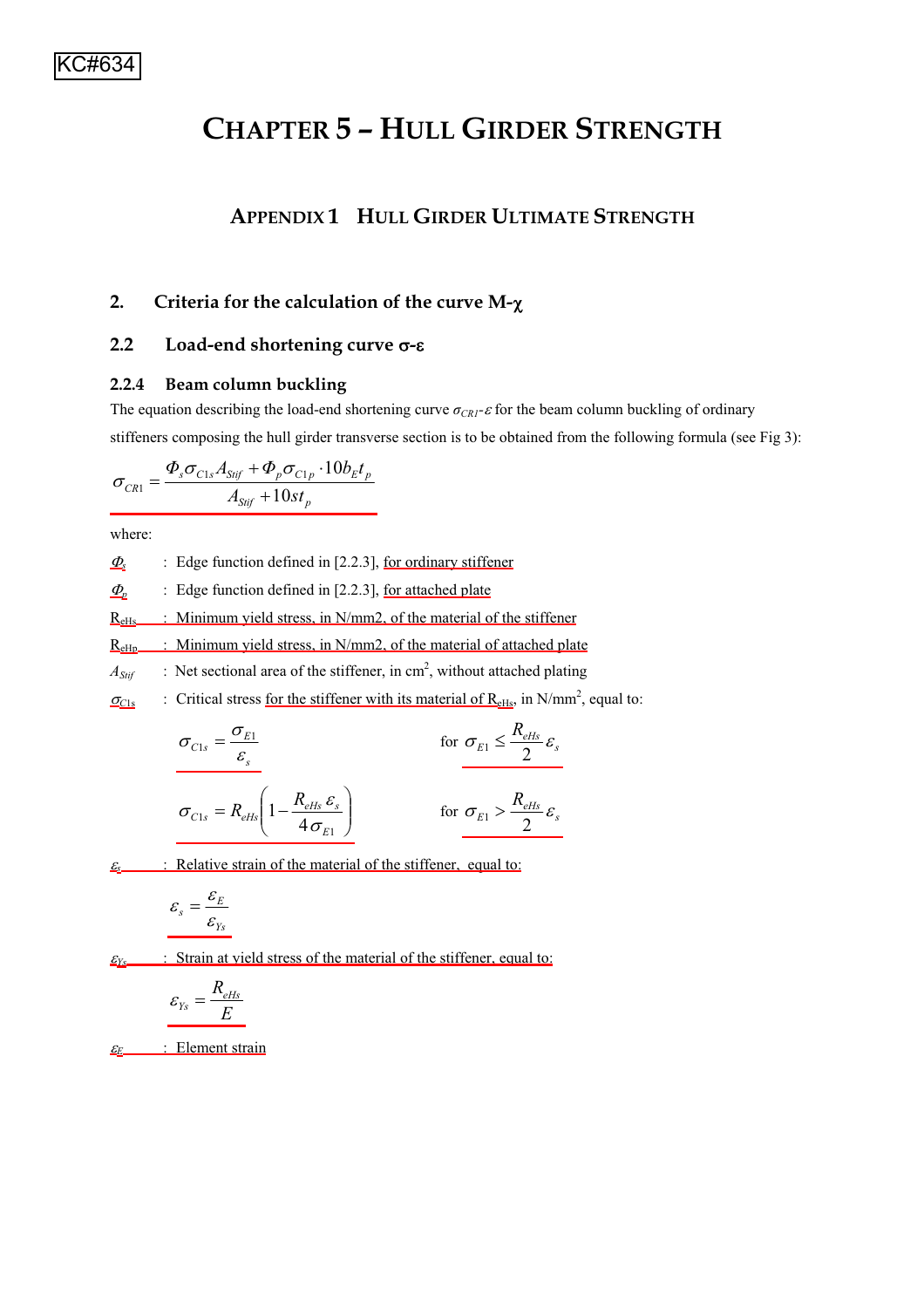$\sigma_{\text{Clp}}$  : Critical stress <u>for the stiffener with the material of R<sub>eHp</sub></u>, in N/mm<sup>2</sup>, equal to:

$$
\sigma_{C1p} = \frac{\sigma_{E1}}{\varepsilon_p}
$$
 for  $\sigma_{E1} \le \frac{R_{eHp}}{2} \varepsilon_p$   

$$
\sigma_{C1p} = R_{eHp} \left( 1 - \frac{R_{eHp} \varepsilon_p}{4 \sigma_{E1}} \right)
$$
 for  $\sigma_{E1} > \frac{R_{eHp}}{2} \varepsilon_p$ 

 $\mathcal{E}_n$  : Relative strain of the material of attached plate, equal to:

$$
\varepsilon_p = \frac{\varepsilon_E}{\varepsilon_{Yp}}
$$

 $E_{Yp}$  : Strain at yield stress of the material of attached plate, equal to:

$$
\varepsilon_{_{Yp}}=\frac{R_{_{eHp}}}{E}
$$

 $\sigma_{E1}$  : Euler column buckling stress, in N/mm<sup>2</sup>, equal to:

$$
\sigma_{E1} = \pi^2 E \frac{I_E}{A_E l^2} 10^{-4}
$$

*I<sub>E</sub>* : Net moment of inertia of ordinary stiffeners, in cm<sup>4</sup>, with attached shell plating of width  $b_{E1}$  $b_{E1}$  : Effective width, in m, of the attached shell plating, equal to:

$$
b_{E1} = \frac{s}{\beta_E} \qquad \text{for } \beta_E > 1.0
$$
  

$$
b_{E1} = s \qquad \text{for } \beta_E \le 1.0
$$

$$
\beta_E = 10^3 \frac{s}{t_p} \sqrt{\varepsilon_E}
$$

 $A_E$  : Net sectional area, in cm<sup>2</sup>, of ordinary stiffeners with attached shell plating of width  $b_E$ 

 $b_E$  : Effective width, in m, of the attached shell plating, equal to:

$$
b_E = \left(\frac{2.25}{\beta_E} - \frac{1.25}{\beta_E^2}\right)s \quad \text{for } \beta_E > 1.25
$$
  

$$
b_E = s \quad \text{for } \beta_E \le 1.25
$$

#### **2.2.5 Torsional buckling**

The equation describing the load-end shortening curve  $\sigma_{CR2}$ - $\epsilon$  for the flexural-torsional buckling of ordinary stiffeners composing the hull girder transverse section is to be obtained according to the following formula (see Fig 4).

$$
\sigma_{CR2} = \frac{\Phi_s A_{Sijf} \sigma_{C2} + \Phi_p \cdot 10st_p \sigma_{CP}}{A_{Sijf} + 10st_p}
$$

where:

 $\Phi$ <sub>s</sub> : Edge function defined in [2.2.4]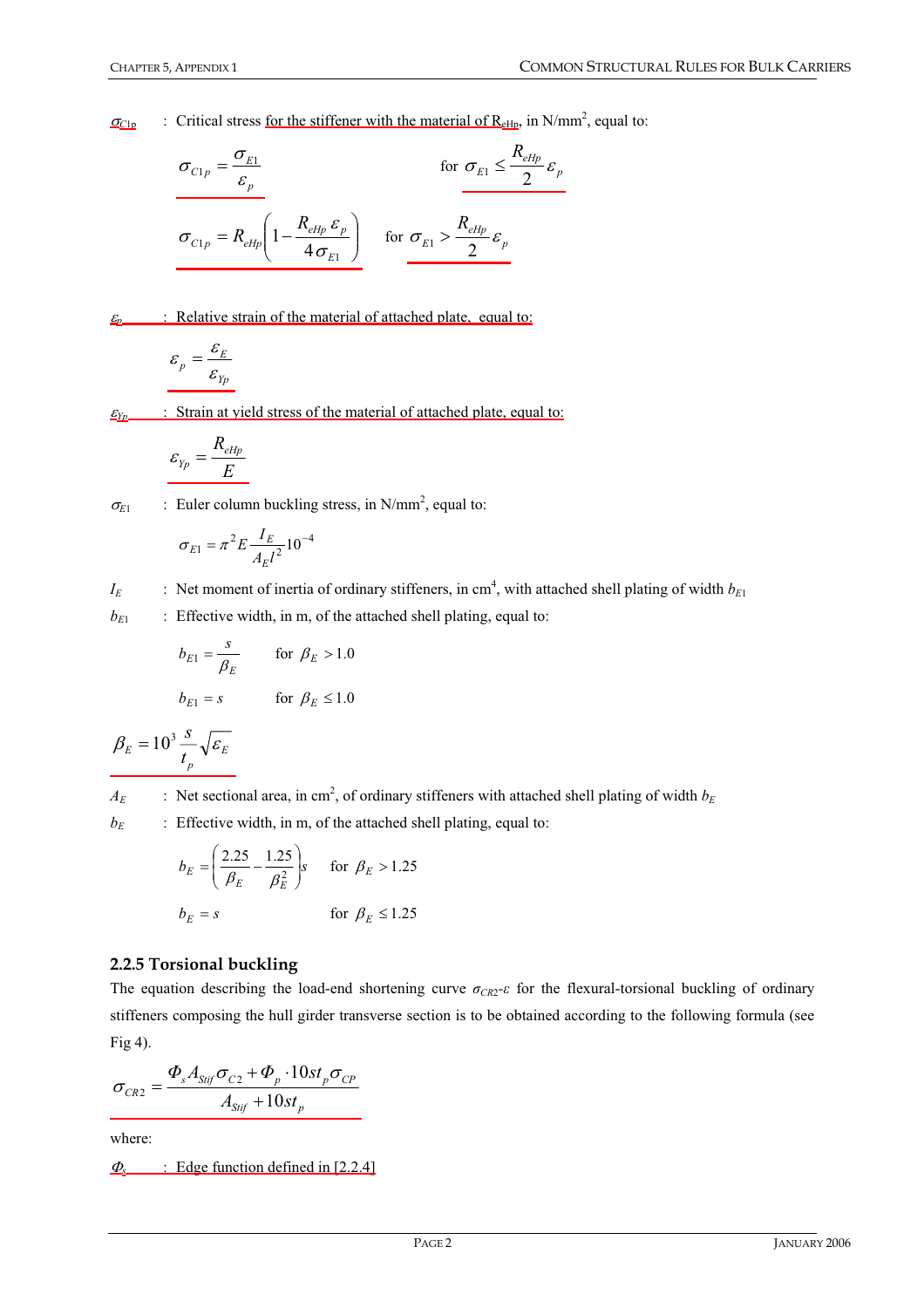$\Phi_{p}$  : Edge function defined in [2.2.4]

- $A_{Sif}$  : Net sectional area of the stiffener, in cm<sup>2</sup>, without attached plating
- $R_{\text{eHs}}$  : Minimum yield stress, in N/mm2, defined in [2.2.4]
- $R<sub>eHo</sub>$  : Minimum yield stress, in N/mm2, defined in [2.2.4]
- $\underline{\varepsilon}$  : Relative strain for the material of ordinary stiffener, defined in [2.2.4]
- $\sigma_{C2}$  : Critical stress, in N/mm<sup>2</sup>, equal to:

$$
\sigma_{C2} = \frac{\sigma_{E2}}{\varepsilon_s}
$$
 for  $\sigma_{E2} \le \frac{R_{eHs}}{2} \varepsilon_s$   

$$
\sigma_{C2} = R_{eHs} \left(1 - \frac{R_{eHs} \varepsilon_s}{4 \sigma_{E2}}\right)
$$
 for  $\sigma_{E2} > \frac{R_{eHs}}{2} \varepsilon_s$ 

 $\sigma_{E2}$  : Euler torsional buckling stress, in N/mm<sup>2</sup>, defined in Ch 6, Sec 3, [4.3]

 $\sigma_{CP}$  : Buckling stress of the attached plating, in N/mm<sup>2</sup>, equal to:

$$
\sigma_{CP} = \left(\frac{2.25}{\beta_E} - \frac{1.25}{\beta_E^2}\right) R_{eHp} \quad \text{for } \beta_E > 1.25
$$

$$
\sigma_{CP} = R_{eHp} \quad \text{for } \beta_E \le 1.25
$$

 $\beta_E$  : Coefficient defined in [2.2.4]

#### **2.2.6 Web local buckling of ordinary stiffeners made of flanged profiles**

The equation describing the load-end shortening curve  $\sigma_{CR2^-}\varepsilon$  for the web local buckling of flanged ordinary stiffeners composing the hull girder transverse section is to be obtained from the following formula:

$$
\sigma_{CR3} = \frac{\Phi_p R_{eHp} \cdot 10^3 b_E t_P + \Phi_s R_{eHs} (h_{we} t_w + b_f t_f)}{10^3 s t_p + h_w t_w + b_f t_f}
$$

where:

 $\Phi$ <sub>s</sub> : Edge function defined in [2.2.4]

 $\Phi_{p}$  : Edge function defined in [2.2.4]

 $R<sub>eHs</sub>$  : Minimum yield stress, in N/mm2, defined in [2.2.4]

 $R<sub>eHp</sub>$  : Minimum yield stress, in N/mm2, defined in [2.2.4]

 $b_E$  : Effective width, in m, of the attached shell plating, defined in [2.2.4]

*h<sub>we</sub>* : Effective height, in mm, of the web, equal to:

$$
h_{we} = \left(\frac{2.25}{\beta_w} - \frac{1.25}{\beta_w^2}\right)h_w
$$
 for  $\beta_w > 1.25$   

$$
h_{we} = h_w
$$
 for  $\beta_w \le 1.25$ 

$$
\beta_{w} = \frac{h_{w}}{t_{w}}\sqrt{\varepsilon_{E}}
$$

H*E* : Element strain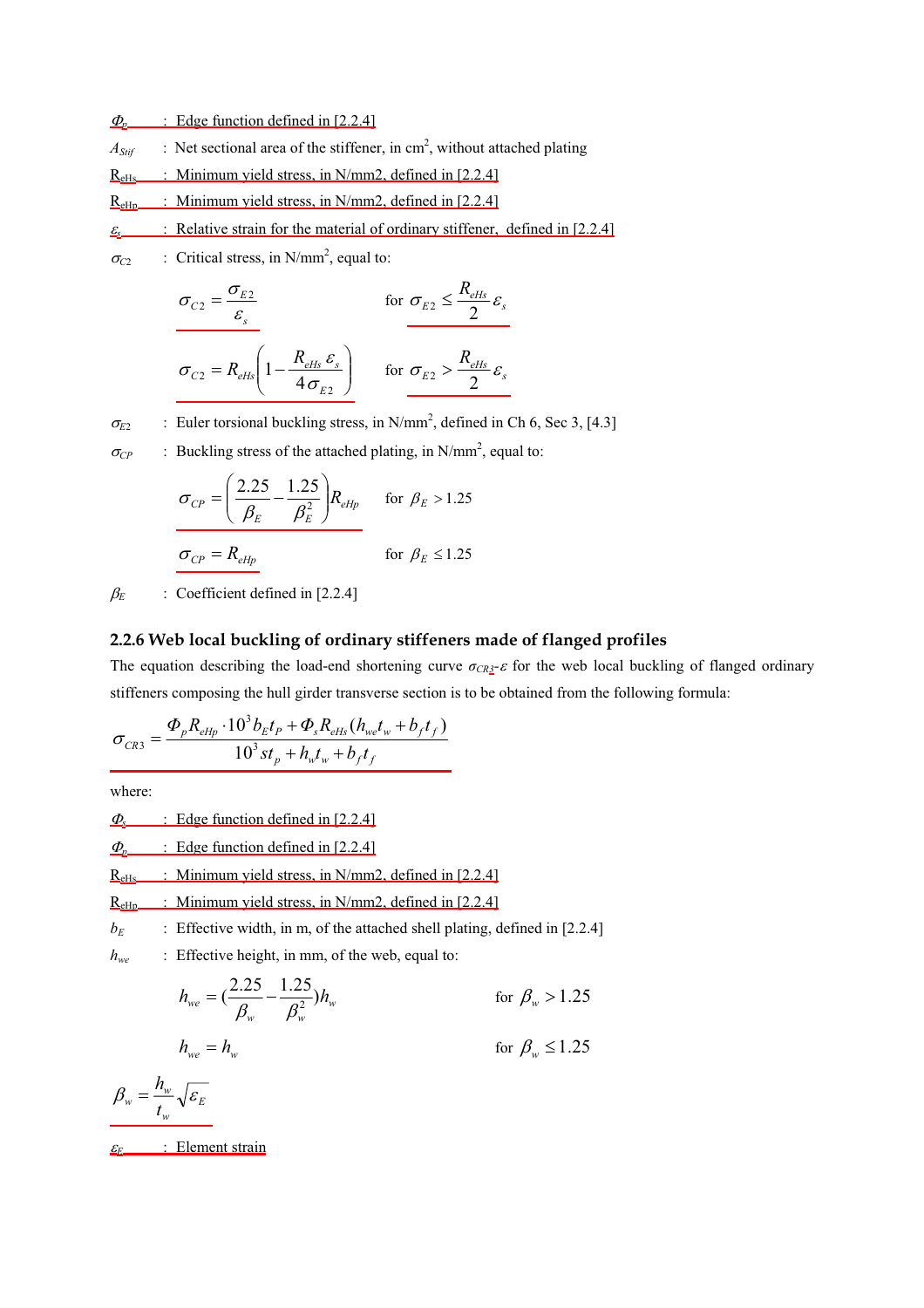### **2.2.7 Web local buckling of ordinary stiffeners made of flat bars**

The equation describing the load-end shortening curve  $\sigma_{CR4}$ - $\epsilon$  for the web local buckling of flat bar ordinary stiffeners composing the hull girder transverse section is to be obtained from the following formula (see Fig 5):

$$
\sigma_{\textit{CR4}}=\frac{\varPhi_{\textit{p}}\cdot 10st_{\textit{p}}\sigma_{\textit{CP}}+\varPhi_{\textit{s}}A_{\textit{Stif}}\sigma_{\textit{C4}}}{A_{\textit{Stif}}+10st_{\textit{p}}}
$$

where:

 $\Phi$ <sub>s</sub> : Edge function defined in [2.2.4]

 $\Phi_{p}$  : Edge function defined in [2.2.4]

 $R_{\text{eHs}}$  : Minimum yield stress, in N/mm2, defined in [2.2.4]

 $A_{\text{Sif}}$  : Net sectional area of the stiffener, in cm<sup>2</sup>, without attached plating

 $\sigma_{CP}$  : Buckling stress of the attached plating, in N/mm<sup>2</sup>, defined in [2.2.5]

 $\sigma_{C4}$  : Critical stress, in N/mm<sup>2</sup>, equal to:

$$
\sigma_{C4} = \frac{\sigma_{E4}}{\varepsilon_s}
$$
 for  $\sigma_{E4} \le \frac{R_{eHs}}{2} \varepsilon_s$   

$$
\sigma_{C4} = R_{eHs} \left(1 - \frac{R_{eHs} \varepsilon_s}{4 \sigma_{E4}}\right)
$$
 for  $\sigma_{E4} > \frac{R_{eHs}}{2} \varepsilon_s$ 

 $\sigma_{E4}$  : Local Euler buckling stress, in N/mm<sup>2</sup>, equal to:

$$
\sigma_{E4} = 160000 \left(\frac{t_w}{h_w}\right)^2
$$

 $\varepsilon$  : Relative strain for the material of ordinary stiffener, defined in [2.2.4]

#### **2.2.8 Plate buckling**

The equation describing the load-end shortening curve  $\sigma_{CR5}$ - $\varepsilon$  for the buckling of transversely stiffened panels composing the hull girder transverse section is to be obtained from the following formula:

$$
\sigma_{CR5} = \min \left\{ \frac{R_{eHp} \Phi_p}{\Phi_p R_{eHp} \left[ \frac{s}{\ell} \left( \frac{2.25}{\beta_E} - \frac{1.25}{\beta_E^2} \right) + 0.1 \left( 1 - \frac{s}{\ell} \right) \left( 1 + \frac{1}{\beta_E^2} \right)^2 \right] \right\}
$$

where:

 $\Phi$ <sub>p</sub>  $\therefore$  Edge function defined in [2.2.4].

 $R_{\text{eHs}}$  : Minimum yield stress, in N/mm2, defined in [2.2.4]

 $\beta_E$  : Coefficient defined in [2.2.4].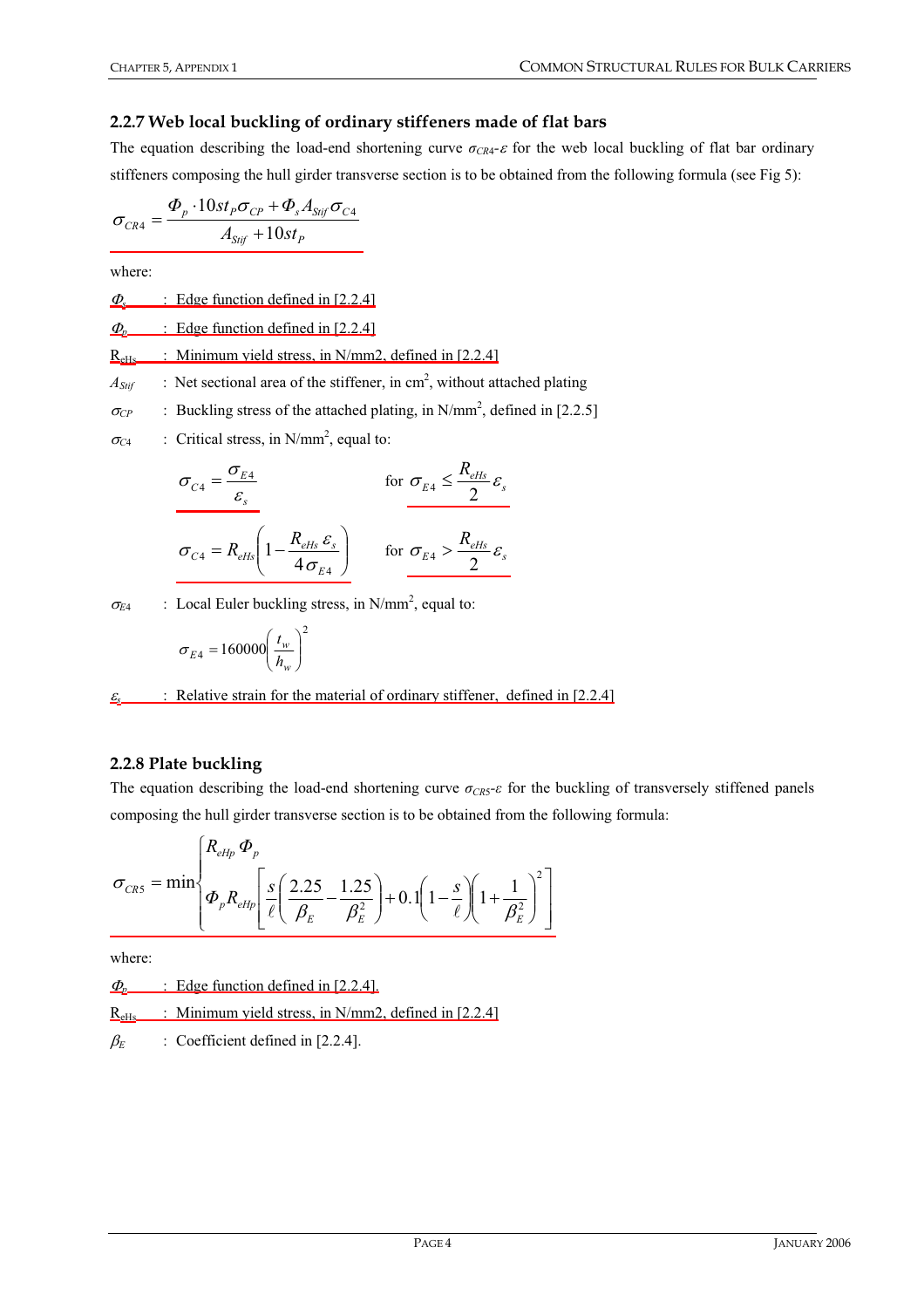| Item                                      | Still water (SW) shear force         | Still water (SW)bending moment                                                        | <b>Note</b>                            |
|-------------------------------------------|--------------------------------------|---------------------------------------------------------------------------------------|----------------------------------------|
| Ch 1 Sec 4 [2.3] loads<br>[Definition]    | Design                               | Design                                                                                |                                        |
| Ch 4 Sec 3 [1.1.1]<br>[sign convention]   | Vertical shear force                 | Vertical bending moment                                                               | A term, 'vertical', is missing in the  |
|                                           |                                      |                                                                                       | title of Figure1.                      |
| $Ch 4 Sec 3 [2.1.1]$ {Still water loads}  | Shear force                          | Vertical SW bending moment                                                            |                                        |
|                                           | To be treated as the upper limit     | To be treated as the upper limit                                                      |                                        |
| Ch 4 Sec 3 [2.2]<br>[SW bending           | <b>Design</b> SW shear force:        | Design SW bending moment:                                                             | Greater values may be considered if    |
| moment]                                   | Maximum shear force for the loading  | Maximum SW bending moment for the                                                     | defined by the Designer.               |
| Ch 4 Sec 3 [2.3]<br>[SW shear force]      | condition                            | loading condition.                                                                    |                                        |
| Ch 4 Sec 3 [2.4]<br>{flooded condition}   | SW shear force                       | SW bending moment                                                                     |                                        |
| Ch 4 Sec 4 Table 2                        | Ver. SF                              | Ver BM                                                                                |                                        |
| Ch 4 Sec 7 [1.2.4] & {1.2.5]<br>[Loading] |                                      |                                                                                       | Design loading conditions specified in |
| condition]                                |                                      |                                                                                       | the loading manual                     |
| Ch 4 Sec 7 [4.2.1]                        | SW vertical shear force in Table 3   | SW vertical bending moment in Table 2                                                 | A term, 'vertical', is missing in the  |
|                                           |                                      |                                                                                       | title of 4.2.                          |
| Ch 4 Sec 7 [4.2.2]                        |                                      | If one loading condition in LM has a SW                                               | Vertical shear force should also be    |
|                                           |                                      | vertical bending moment more severe                                                   | considered.                            |
|                                           |                                      | than the value in Table 2                                                             |                                        |
| Ch 4 Sec 7 Table 2 & Table 3              | <b>Allowable SW</b> shear force      | <b>Allowable</b> SW vertical bending moment                                           |                                        |
| Ch $4$ Sec $8$ [2.1.1] (All ships)        | Permissible limits of SW shear force | Permissible limits of SW bending                                                      | Same term as stated in UR S1A.2.1.c).  |
| Ch 4 Sec $8$ [2.1.2] (flooding, L>150m)   |                                      | moment                                                                                |                                        |
| Ch 4 Sec 8 [3.1.1] & [3.1.2]              | SW shear forces do not exceed the    | SW bending moments do not exceed the                                                  |                                        |
|                                           | specified <b>permissible</b> limits  | specified <b>permissible</b> limits                                                   |                                        |
| Ch 4 Sec 8 [3.2.2]                        | Hull girder shear force limits       | Hull girder bending moment limits                                                     |                                        |
| Ch 5 Sec 1 Symbol                         | <b>Design</b> SW shear force         | <b>Design</b> SW bending moment                                                       |                                        |
| Ch 5 Sec 1 [1.1.1]                        |                                      | the criteria for calculating HG strength to be used for the checks 2 to 5, i.a.w. the | Hull girder strength estimation is     |
|                                           | HG loads specified in Ch 4 Sec 3.    |                                                                                       | carried out with 'Design loads'        |
| Ch 5 Sec 1 [2.1] and [2.2]                | <b>Qsw: Design</b>                   | Msw: Design                                                                           |                                        |